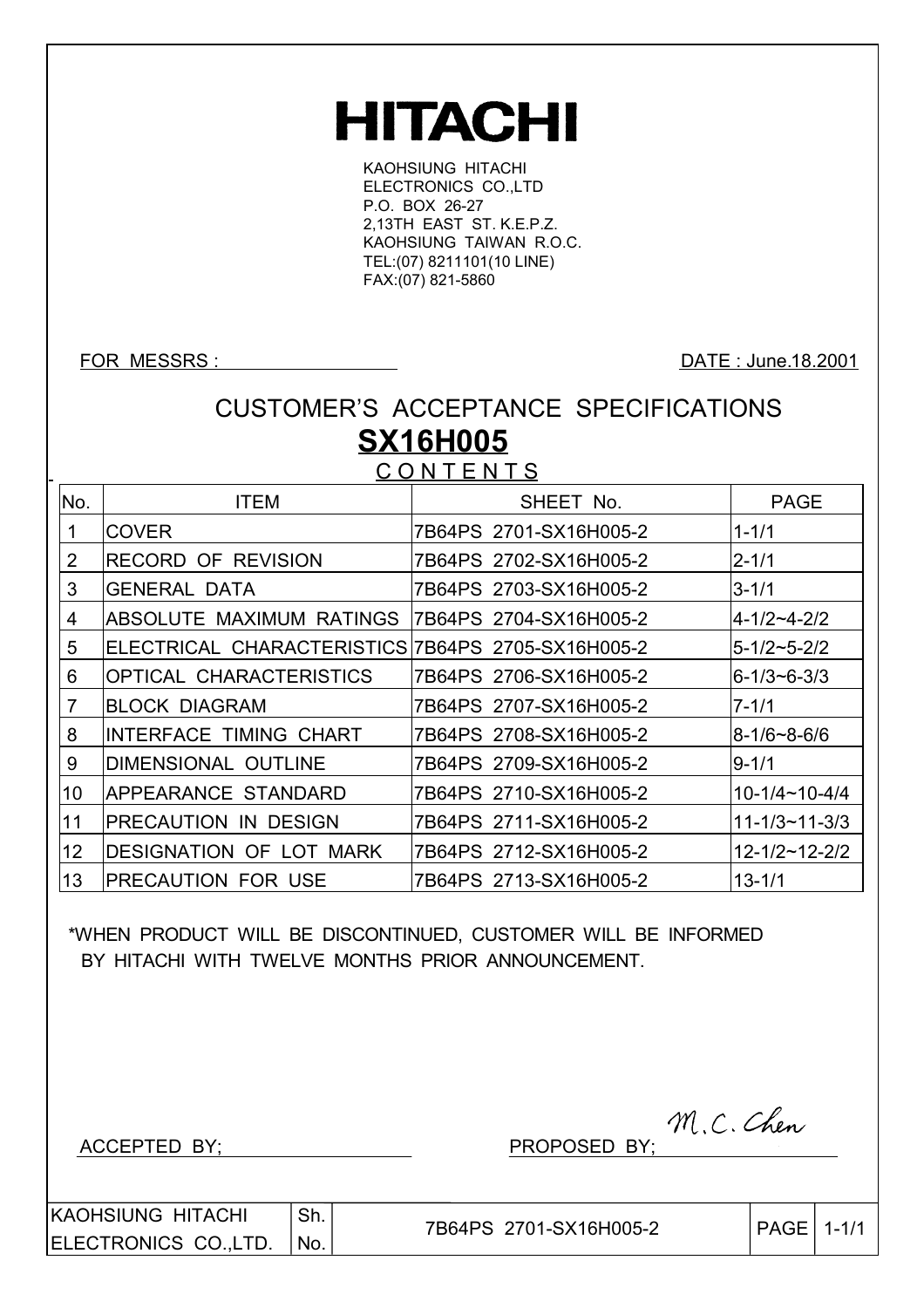# RECORD OF REVISION DATE | SHEET No. | SUMMARY 7B64PS2703- SX16H005-2 PAGE 3-1/1 3. GENERAL DATA Changed (10) Weight 110g typ  $\rightarrow$  100g typ 7B64PS2705- SX16H005-2 PAGE 5-1/2 5.1 ELECTRICAL CHARACTERISTICS OF LCD Changed Power Supply Current TYP.  $(40)$   $\rightarrow$  TYP.  $(46)$ 12.2 REVISION Added Rev. A and B 7B64PS2712- SX16H005-2 PAGE 12-2/2 12.3 LOCATION OF LOT MARK Added label issue Jun.18.2001 KAOHSIUNG HITACHI ELECTRONICS CO.,LTD. DATE June.18.'01  $\begin{vmatrix} 0.01 & 0.01 \\ 0.01 & 0.01 \end{vmatrix}$  7B64PS2702-SX16H005-2  $\begin{vmatrix} 0.01 & 0.01 \\ 0.01 & 0.01 \end{vmatrix}$  PAGE 2-1/1 Sh. No.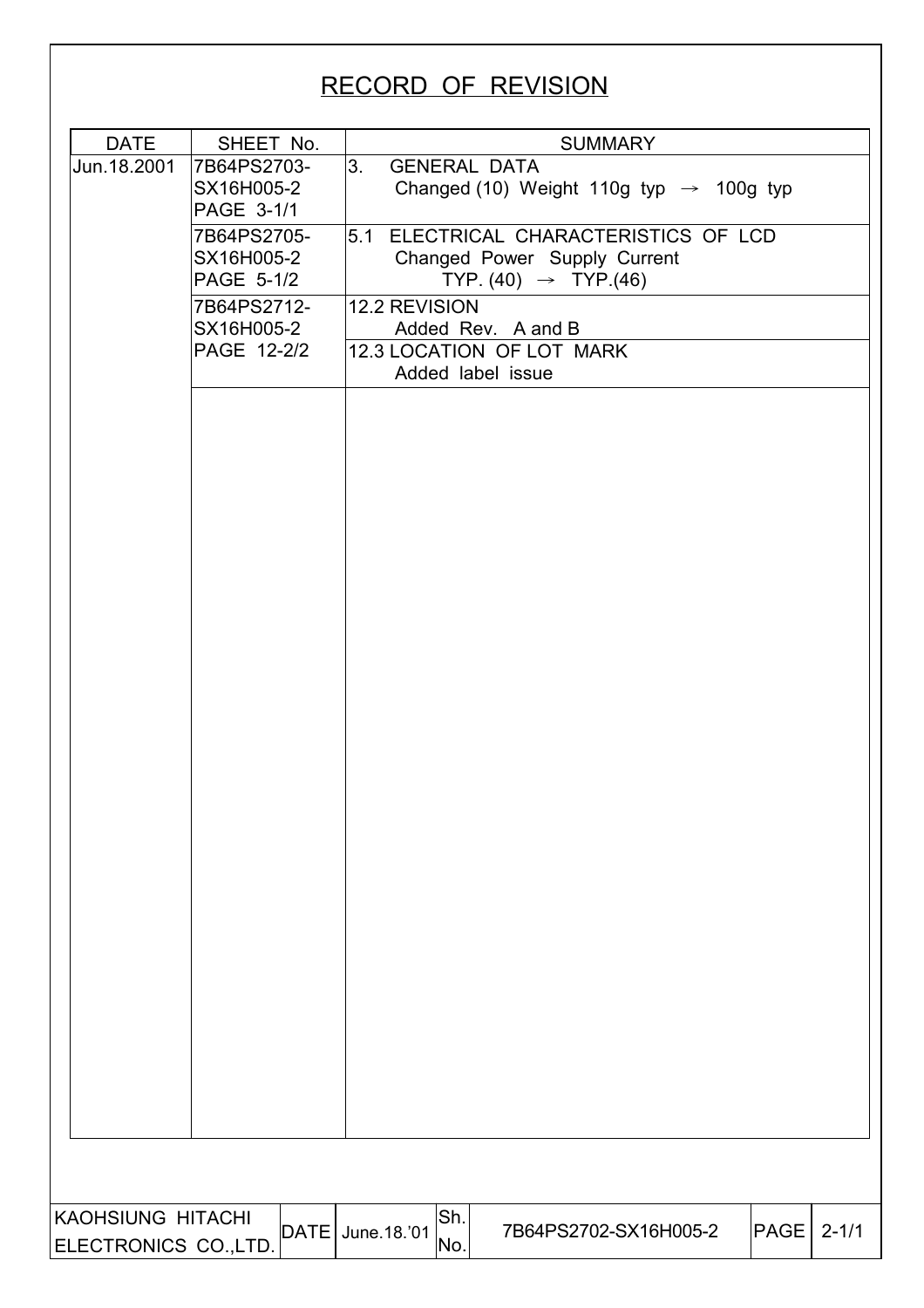#### 3.MECHANICALDATA

- (1) Part Name SX16H005
	-
- (2) Module Size 173.0(W)mmx70.0(H)mmx7.0max.(D)mm
- (3) Dot Pitch 0.0775(W)mmx0.224(H)mm
- (4) Number of Dots  $640x3(R,G,B)(W)x240(H)$  dots
- (5) Duty 1/242
- (6) LCD Color Transmissive type
- (7) Viewing Direction 6 O'clock

I

- (8) Backlight Cold Cathode Fluorescent Lamp (CFL)x1
- (9) Power Consumption(Total) (1.2W) Except inverter
- (10) Weight 100g typ
- (11) Brightness 70cd/ m<sup>2</sup> typ
- (12) Power Supply Voltage 3.3V only

| KAOHSIUNG HITACHI    |                     | ווט ' | 7B64PS2703-SX16H005-2 | PAGE | $3 - 1/1$ |
|----------------------|---------------------|-------|-----------------------|------|-----------|
| ELECTRONICS CO.,LTD. | $DATE$ June. 18.'01 |       |                       |      |           |
|                      |                     |       |                       |      |           |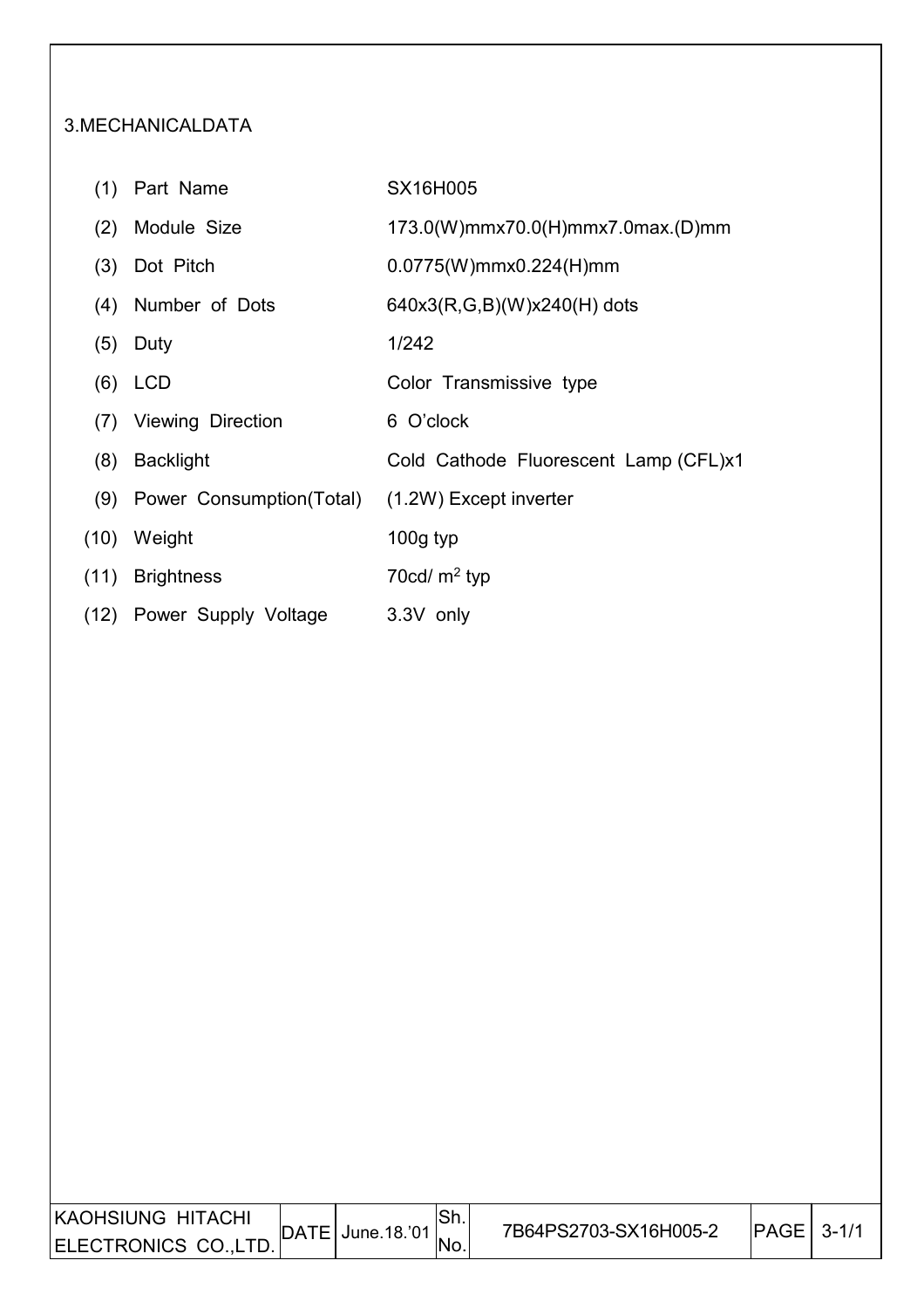### 4. ABSOLUTE MAXIMUM RATINGS

| 4.1 ELECTRICAL ABSOLUTE MAXIMUM RATINGS(LCM) |                 |                |                 |             | VSS=0V:Standard |
|----------------------------------------------|-----------------|----------------|-----------------|-------------|-----------------|
| ITEM                                         | <b>SYMBOL</b>   | MIN.           | MAX.            | <b>UNIT</b> | <b>COMMENT</b>  |
| Power Supply for Logic                       | <b>VDD-VSS</b>  |                | 6.0             |             |                 |
| Contrast Adjustment Voltage                  | <b>VCON-VSS</b> | $\overline{0}$ | <b>VDD</b>      |             |                 |
| Input Voltage                                | Vi              |                | $-0.3$  VDD+0.3 |             | Note 1          |
| Input Current                                |                 |                |                 |             |                 |
| Static Electricity                           |                 |                |                 |             | Note 2          |

Note (1):DISP•OFF,FLM,CL1,CL2,D0~D7.

I

Note (2):Make certains you are grounded when handling LCM.

| <b>IKAOHSIUNG HITACHI</b><br>ELECTRONICS CO.,LT |  | $\vert$ DATE $\vert$ June. 18.'01 | Sh.<br>No. | 7B64PS2704-SX16H005-2 | <b>IPAGE</b> | $4 - 1/2$ |
|-------------------------------------------------|--|-----------------------------------|------------|-----------------------|--------------|-----------|
|-------------------------------------------------|--|-----------------------------------|------------|-----------------------|--------------|-----------|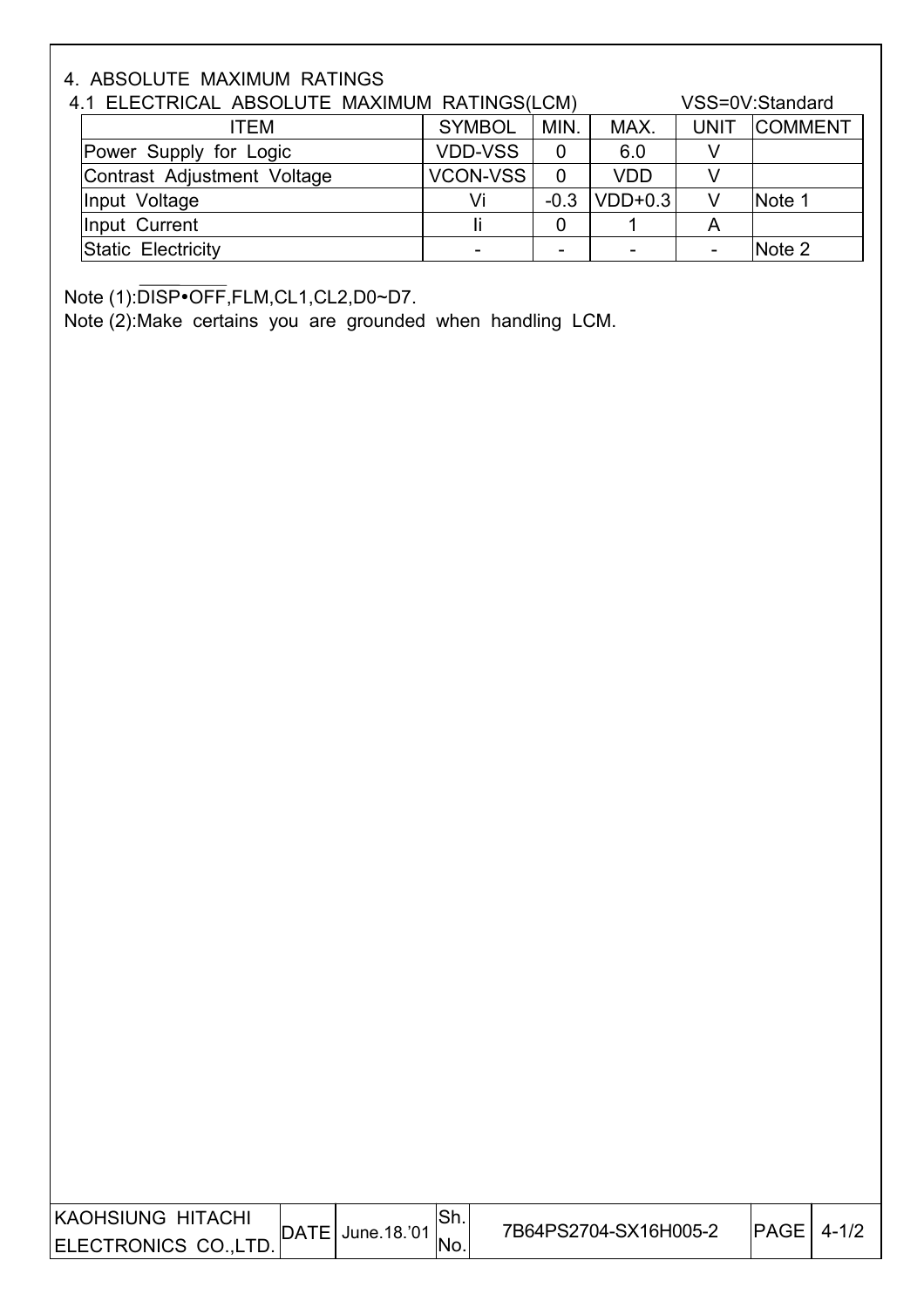#### 4.2 ENVIRONMENTAL ABSOLUTE MAXIMUM RATINGS

| T.A LIVIIIVUINILIVII/IL /IDOOLOTE INIVIIIIUIN TVIIIIVOO |               |                      |                           |                |                                           |  |  |
|---------------------------------------------------------|---------------|----------------------|---------------------------|----------------|-------------------------------------------|--|--|
| I T E M                                                 |               | <b>OPERATING</b>     | <b>STORAGE</b>            |                | <b>COMMENT</b>                            |  |  |
|                                                         | MIN.          | MAX.                 | MIN.                      | MAX.           |                                           |  |  |
| Ambient temperature                                     | $5^{\circ}$ C | $40^{\circ}$ C       | $-20^{\circ}$ C           | $60^{\circ}$ C | <b>NOTE 2,3,4</b>                         |  |  |
| <b>Humidity</b>                                         |               | Note 1               |                           | Note 1         | Without condensation                      |  |  |
| Vibration                                               |               | 2.45m/s <sup>2</sup> | $\mathbb{L}^{\mathbb{R}}$ | Note 5         | 11.76m/s <sup>2</sup>  1 h max Note 6     |  |  |
| <b>Shock</b>                                            |               | 29.4m/s <sup>2</sup> |                           | Note 5         | 490 $m/s^2$ XYZ directions 11ms<br>Note 6 |  |  |
| Corrosive Gas                                           |               | Not acceptable       |                           | Not acceptable |                                           |  |  |

NOTE (1) Ta<=40°C :85%RH max.

I

 Ta>40°C :Absolute humidity must be lower than the humidity of 85%RH at 40°C.

- Note (2) Ta at -20°C------< 48h , at 60°C------< 168h.
- Note (3) Background color changes slightly depending on ambient temperature This phenomenon is reversible.
- Note (4) This LCM will be operated less than 5°C. The life time of CFL will reduced need to make sure of value IL and characteristics of inverter, also the response time less than 5°C will be slower.
- Note (5) This module should be operated normally after finish the test.
- Note (6) The module do not have mounting hole. It should be fixed by the may of sandwiching-like method. (Fig.1)

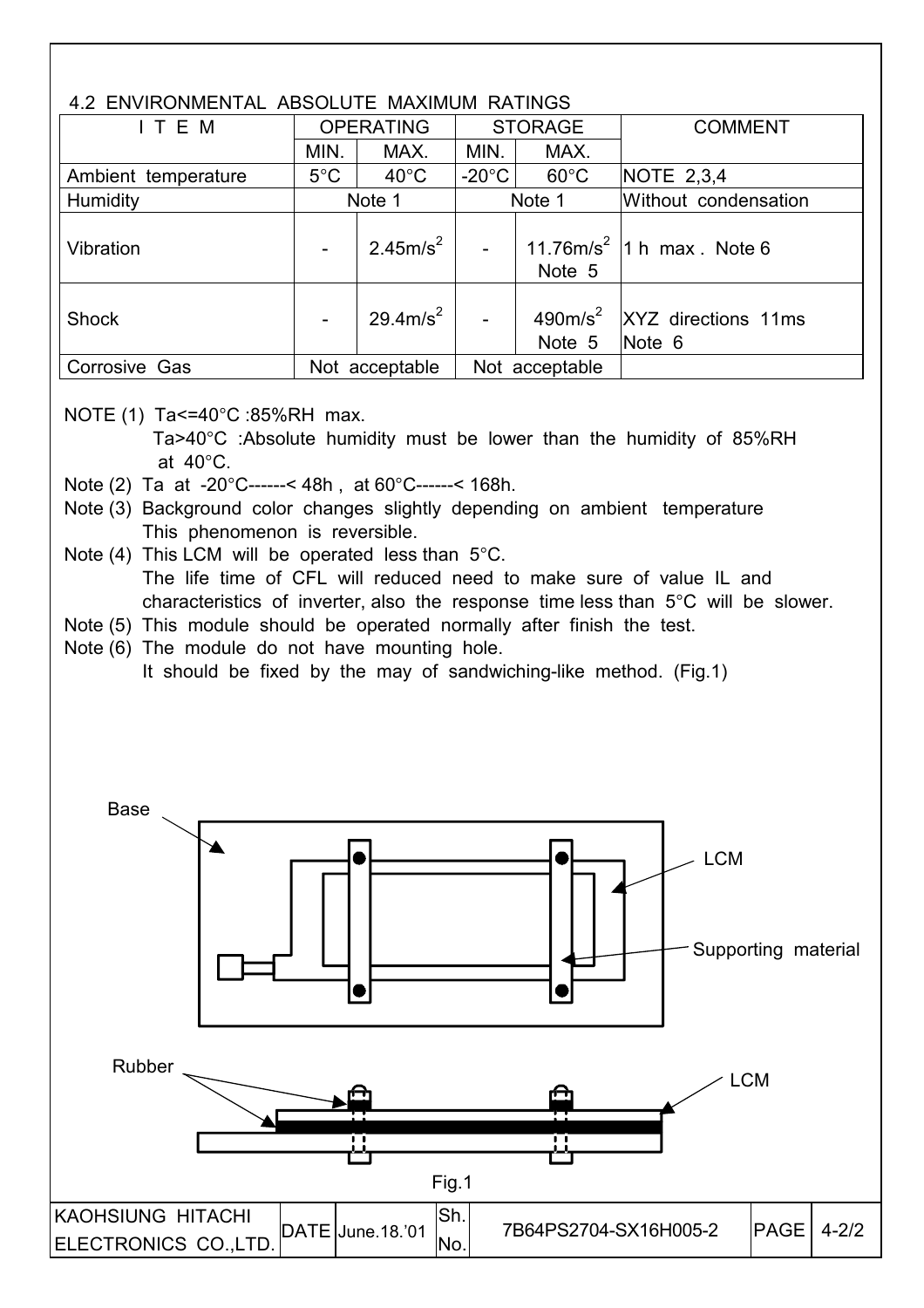#### 5. ELECTRICAL CHARACTERISTICS

I

#### 5.1 ELECTRICAL CHARACTERISTICS OF LCD

| __________________________________ |               |                                          |             |                |                          |             |
|------------------------------------|---------------|------------------------------------------|-------------|----------------|--------------------------|-------------|
| ITEM                               | <b>SYMBOL</b> | <b>CONDITION</b>                         | MIN.        | TYP.           | MAX.                     | <b>UNIT</b> |
| Power Supply Voltage               | <b>VDD</b>    | VDD-VSS=3.3V                             | 3.15        | 3.30           | 3.45                     | V           |
| Contrast Adjustment                | <b>VCON</b>   |                                          | 0.8         |                | 2.8                      | V           |
| (Note 1)<br>Voltage                |               |                                          |             |                |                          |             |
| Input Voltage for Logic            | Vi            | "H" level                                | 0.8VDD      | $\blacksquare$ | <b>VDD</b>               | V           |
| <b>Circuits</b><br>(Note 2)        |               | "L" level                                | $\mathbf 0$ | -              | 0.2VDD                   |             |
| Power Supply Current<br>(Note 4)   | <b>IDD</b>    | VDD-VSS=3.3V                             |             | (46)           | $\overline{\phantom{a}}$ | mA          |
| Input Leak Current                 | Icon(Note5)   | Vcon=0.8~2.8V                            |             |                | (20)                     |             |
|                                    | lin(Note2)    | Vin=VDDorVSS                             |             |                | ± 1.0                    | μA          |
| Contrast Adjustment                |               | Ta= $5^{\circ}$ C, $\phi$ =0 $^{\circ}$  | (1.5)       | (2.0)          |                          |             |
| Voltage                            | <b>VCON</b>   | Ta=25 $^{\circ}$ C, $\phi$ =0 $^{\circ}$ |             | (2.0)          |                          | V           |
| (Note 6)                           |               | Ta=40 $^{\circ}$ C, $\phi$ =0 $^{\circ}$ | -           | (2.0)          | (2.5)                    |             |
| <b>Frame Frequency</b><br>(Note 7) | fFLM          |                                          |             | 150            |                          | Hz          |

(Note 1) In proportion as the VCON voltage decrease the brightness will increase.

(Note 2) DISP • OFF ,FLM ,CL1 ,CL2 ,D0~D7.

(Note 3) fFLM=150Hz Ta=25°C , Display pattern : Checker pattern.

(Note 4) Rush Current of Power ON :  $1A(PK) \times 1ms + 0.15A(PK) \times 20ms$ 

(Note 5) VCON

(Note 6) Recommended Contrast Adjustment Voltage fluctuates about  $\pm$  0.3V by each module.

Temperature compensation circuit included in LCM. (only typ values)

 (Note 7) Need to make sure of flickering and rippling of display when setting the Frame Frequency in your set.

#### (Note 8) Some points for attention while setting driving condition of appliance

(1) Frame Frequency

Please set the frame frequency as the typical value (central vale) which in CAS. According to the characteristic or response time of LC material, that setting the frame frequency near the mininum value or under the minimum value shown in CAS will cause a frame with moving phenomenon.

(2) Setting value Vcon

Vcon, adjusted to get the best contrast ratio of LCD module, is adjusted to be distributed within the tolerance  $\pm$  0.3V of central value in CAS before LCD modules ship the factory.

The below items are recommended at customer side.

- (i) When designing the appliance, please set the Vcon value as an Adjustable value.
- (ii) And the Vcon value must be able to be adjusted to match most suitable Vcon to get the best contrast ratio. A fixed Vcon value a little different from the most suitable Vcon value of LCD module and causes a misjudgment.
- (ii) The Vcon adjustment(when D/A [Digital/Analogue] converter is used) is recommended to be set as 50mV at most per step. That one step is more than 50mV may cause the input value to be not able match the most suitable value.

The characteristic of contrast ratio can not present absolutely.

| IKAOHSIUNG HITACHI   | <b>DATE</b><br>$\cdot$ . In Fig. 1. | June.18.'01 | Sh. | 7B64PS2705-SX16H005-2 | $ PAGE  5-1/2$ |  |
|----------------------|-------------------------------------|-------------|-----|-----------------------|----------------|--|
| ELECTRONICS CO.,LTD. |                                     |             |     |                       |                |  |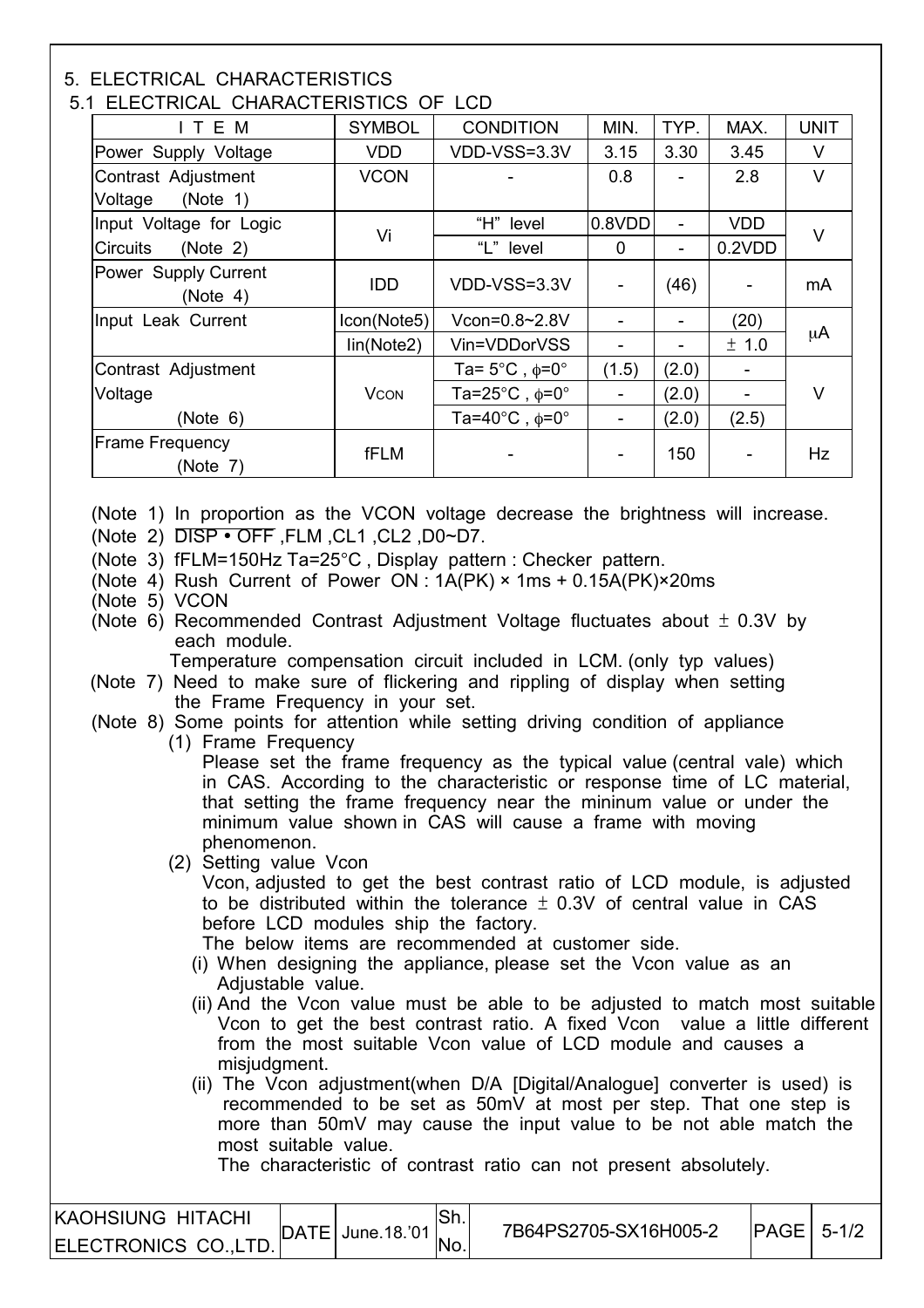# 5.2 ELECTRICAL CHARACTERISTICS OF BACKLIGHT ITEM SYMBOL MIN TYP MAX UNIT NOTE Lamp Voltage  $|V| = |V| = |(560)$  - Vrms Ta=25°C Frequency  $\vert$  fL  $\vert$  -  $\vert$  (60)  $\vert$  -  $\vert$  kHz Lamp Current (1Lamp)(Note 7) IL  $(1.5)$   $(1.9)$   $(3.0)$  mA Ta=25°C Starting discharge Voltage  $\begin{vmatrix}VS\Note2\end{vmatrix}$  (1400) - - | - | Vrms | Ta=5°C (Note 1) Please design your lamp driving circuit (inverter) according to the above specifications, and inform Hitachi of it. (Note 2) Starting discharge voltage is increased when LCM is operating at low temperature. Please check the characteristics of your inverter before applying to your set. (Note 3) Average life time of CFL will be decreased when LCM is operating at low temperature. (Note 4) Under lower driving frequency of an inverter, a certain backlight system (CFL & CFL reflection sheet) may generate a sound noise. Before designing the inverter, please consider the driving frequency and noise. (Note 5) When IL is over 3.0mA, it may cause uneven contrast near CFL location, due to heat dispersion form CFL. (Note 6) Absolute maximum ratings voltage of CFL cable for module is as follows. VCFL side : 2kV VSS side : 300V This inverter design shall not exceed the rated voltage. (Note 7) We suggest that the lamp current can not be lower than the standard of CAS set,or it will cause low brightness. (Note8) We recommend to equip protection circuit (To stop output) which works under abnormal operation to the inverter for CFL. KAOHSIUNG HITACHI ELECTRONICS CO.,LTD.  $\begin{bmatrix} \text{DATE 18.01} \\ \text{DATE} \end{bmatrix}$  7B64PS2705-SX16H005-2  $\begin{bmatrix} \text{PAGE} \\ \text{PAGE} \end{bmatrix}$  5-2/2 Sh. No.

 $\overline{\phantom{a}}$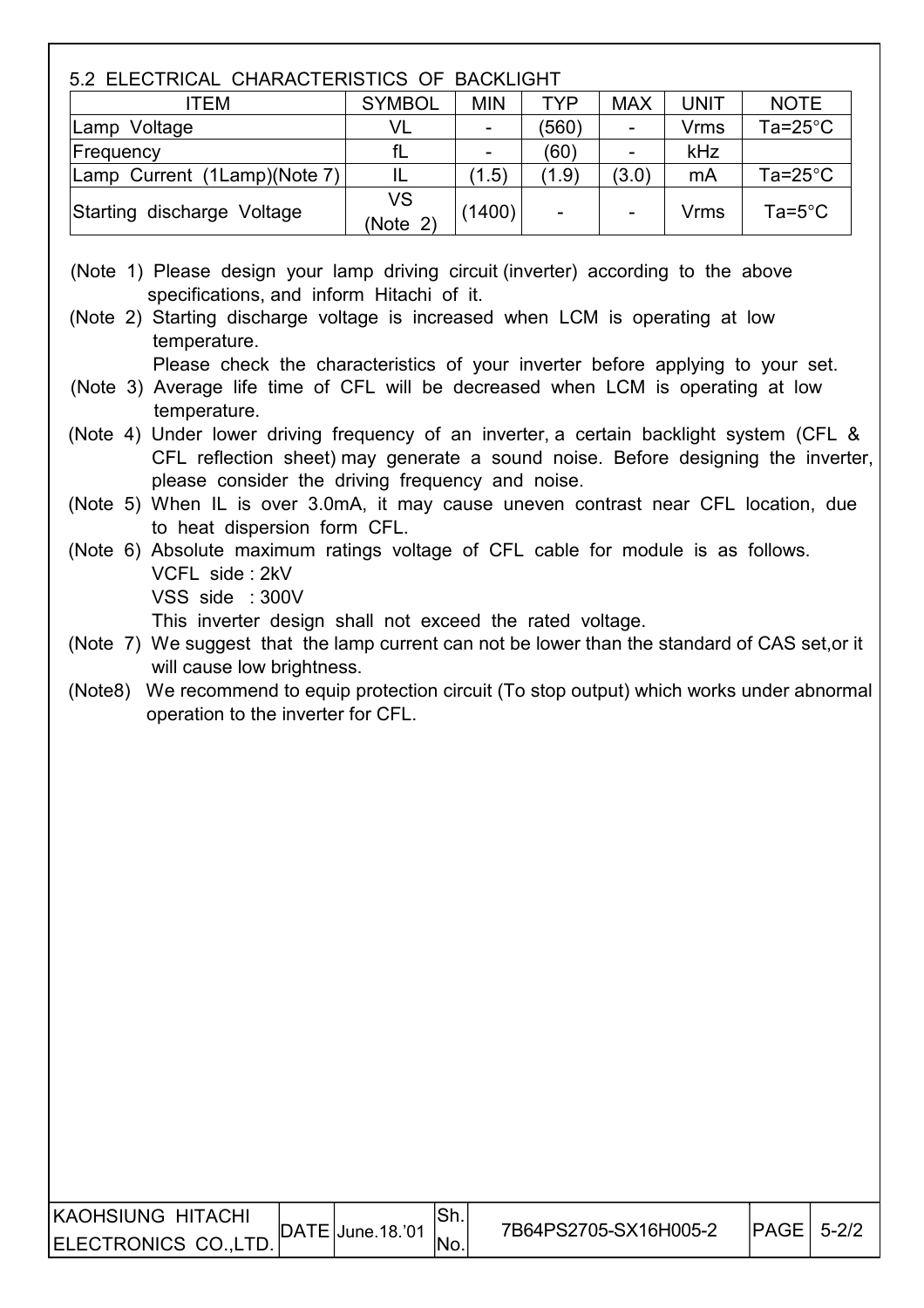#### 6. OPTICAL CHARACTERISTICS

### 6.1 OPTICAL CHARACTERISTICS OF LCD Ta=25°C (Backlight on)

|                      |               |                    | └─               |                                     |                              |                | $10 - 20$ V (Davnight VII) |                              |                |
|----------------------|---------------|--------------------|------------------|-------------------------------------|------------------------------|----------------|----------------------------|------------------------------|----------------|
| <b>ITEM</b>          | <b>SYMBOL</b> |                    | <b>CONDITION</b> | MIN.                                |                              | TYP. MAX. UNIT |                            | <b>NOTE</b>                  |                |
| Viewing area         |               | $\phi$ 2- $\phi$ 1 |                  | $\theta = 0^{\circ}$ , K $\geq 2.0$ | $\overline{a}$               | (40)           | -                          | deg                          | 1,2            |
| Contrast ratio       |               | K                  | $\phi = 0$ °     | $\theta = 0$ °                      | $\overline{a}$               | (40)           |                            |                              | 3,5,6          |
| Response time (rise) |               | tr                 | $\phi = 0$ °     | $\theta = 0$ °                      | $\qquad \qquad \blacksquare$ | (90)           | (140)                      | ms                           | 4              |
| Response time (fall) |               | tf                 | $\phi = 0$ °     | $\theta = 0$ °                      | -                            | (60)           | (90)                       | ms                           | 4              |
| Color tone           |               | X                  |                  |                                     | $\overline{\phantom{a}}$     | (0.50)         | -                          |                              |                |
| (Primary Color)      | Red           | y                  | $\phi = 0$ °     |                                     | $\qquad \qquad \blacksquare$ | (0.29)         |                            |                              |                |
|                      |               | X                  |                  |                                     | $\qquad \qquad \blacksquare$ | (0.29)         | -                          |                              |                |
|                      | Green         | y                  |                  | $\theta = 0$ °                      | $\overline{\phantom{a}}$     | (0.52)         | -                          | $\qquad \qquad \blacksquare$ | $\overline{7}$ |
|                      |               | X                  |                  |                                     | $\qquad \qquad -$            | (0.16)         |                            |                              |                |
| <b>Blue</b>          |               | y                  |                  |                                     | $\overline{\phantom{a}}$     | (0.16)         | -                          |                              |                |
|                      |               | X                  |                  |                                     | $\qquad \qquad \blacksquare$ | (0.28)         | -                          |                              |                |
|                      | White         | y                  |                  |                                     |                              | (0.32)         |                            |                              |                |

 (Measurement condition : Hitachi standard) Note 1)~7) : See next page.

| <b>KAOHSIUNG HITACHI</b> | ISh.<br>$\vert$ DATE $\vert$ June.18.'01 $\vert$ | 7B64PS2706-SX16H005-2 | $ PAGE  6-1/3$ |  |
|--------------------------|--------------------------------------------------|-----------------------|----------------|--|
| ELECTRONICS CO., LTD.    |                                                  |                       |                |  |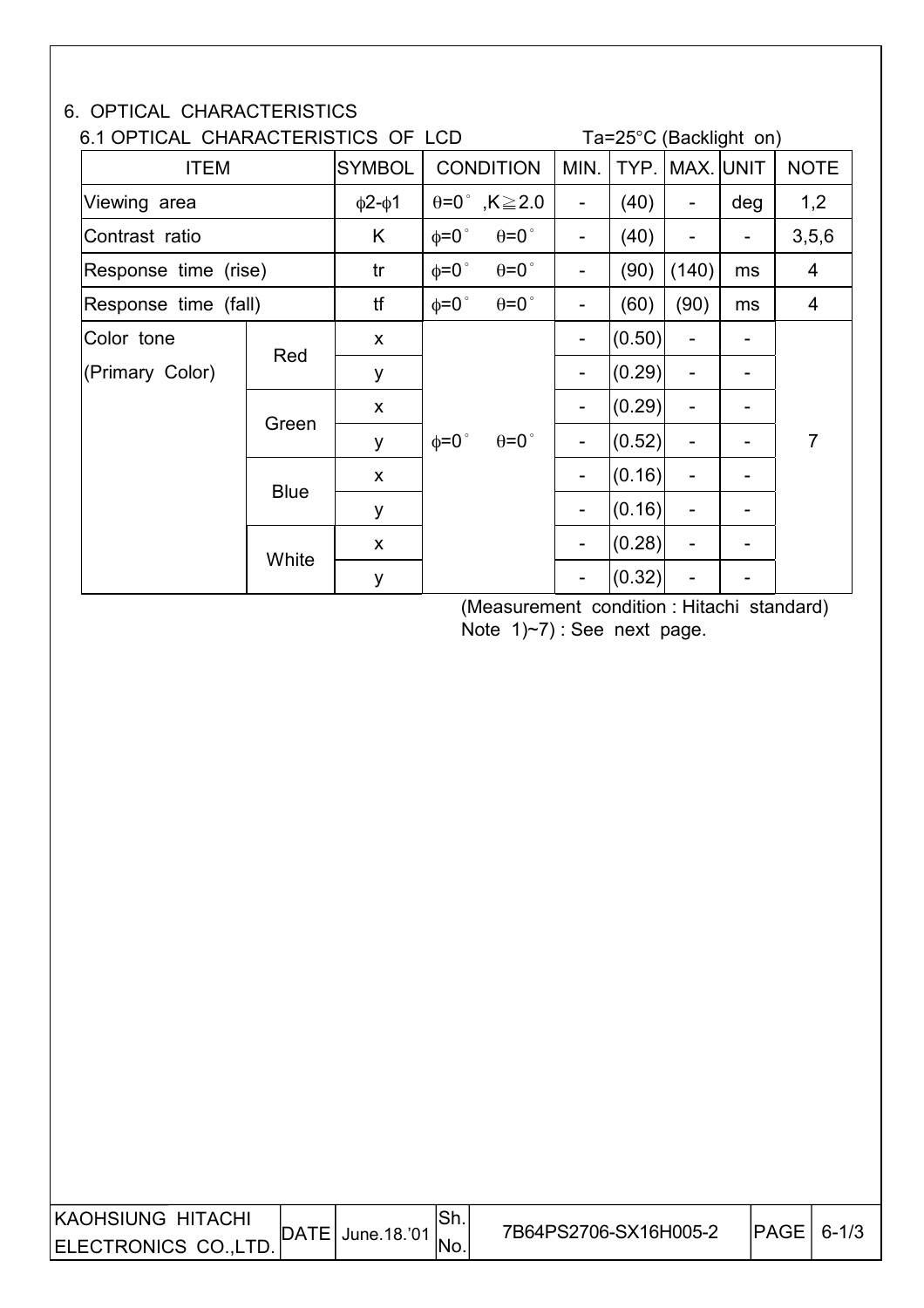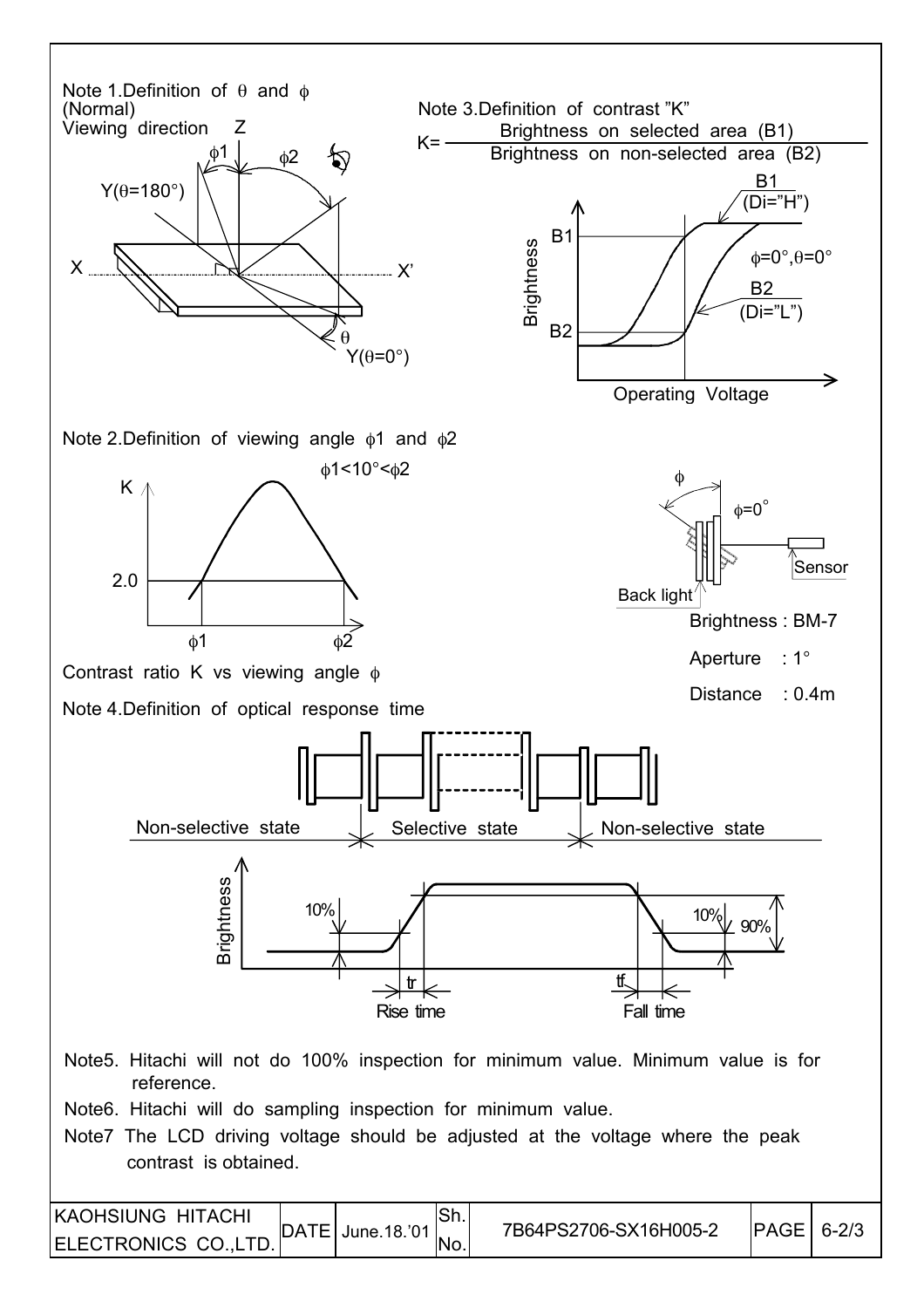#### 6.2 POTICAL CHARACTERISTICS OF BACKLIGHT

| ווטובווטונים וט טטווטוטובומטיווט בומוס ובו |                |      |      |                   |                                |
|--------------------------------------------|----------------|------|------|-------------------|--------------------------------|
| ITEM                                       | MIN.           | TYP. | MAX. | <b>UNIT</b>       | <b>NOTE</b>                    |
| Brightness                                 | $\blacksquare$ | 70   |      | cd/m <sup>2</sup> | $IL=1.9mA$ Note 1), 2)         |
| Rise time                                  | $\blacksquare$ | (3)  |      | Minute            | $IL = 1.9mA$<br>Brightness 80% |
| Brightness uniformity                      | -              |      | ± 25 | $\%$              | Undermentioned<br>Note $1,3$   |

(Measurement condition : Hitachi standard)

CFL : INITIAL , Ta=25°C

 Display data should be all "ON" The LCD driving voltage should be adjusted so as to obtain maximum contrast, when display pattern is all "Q".

- (Note 1) Measurement after 10 minutes from CFL operating. Average value of 9 points (Note 3)
- (Note 2) Brightness control : 100%.
- (Note 3) Measurement of the following 9 places on the display.



(Note 4) Definition of the brightness tolerance.

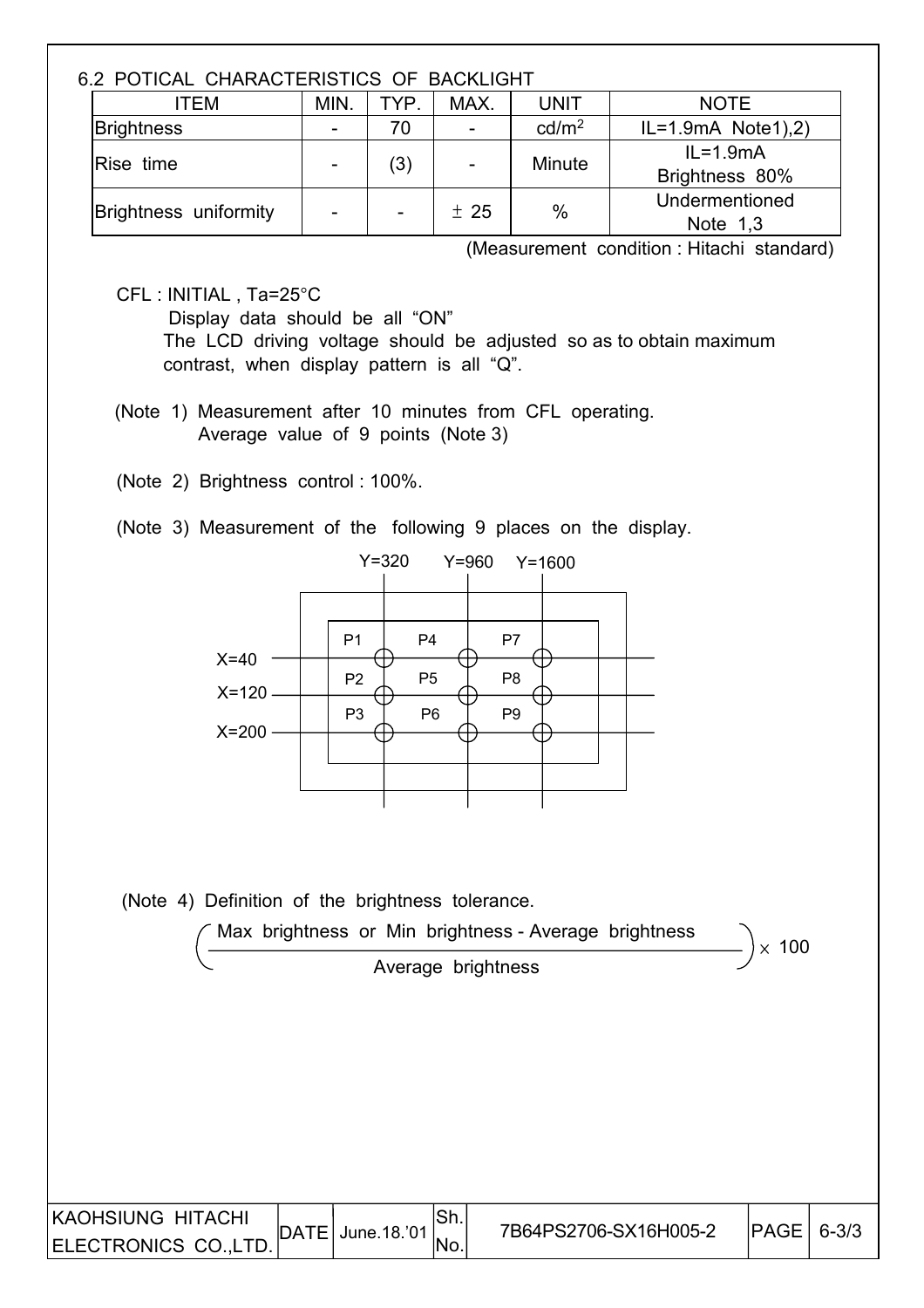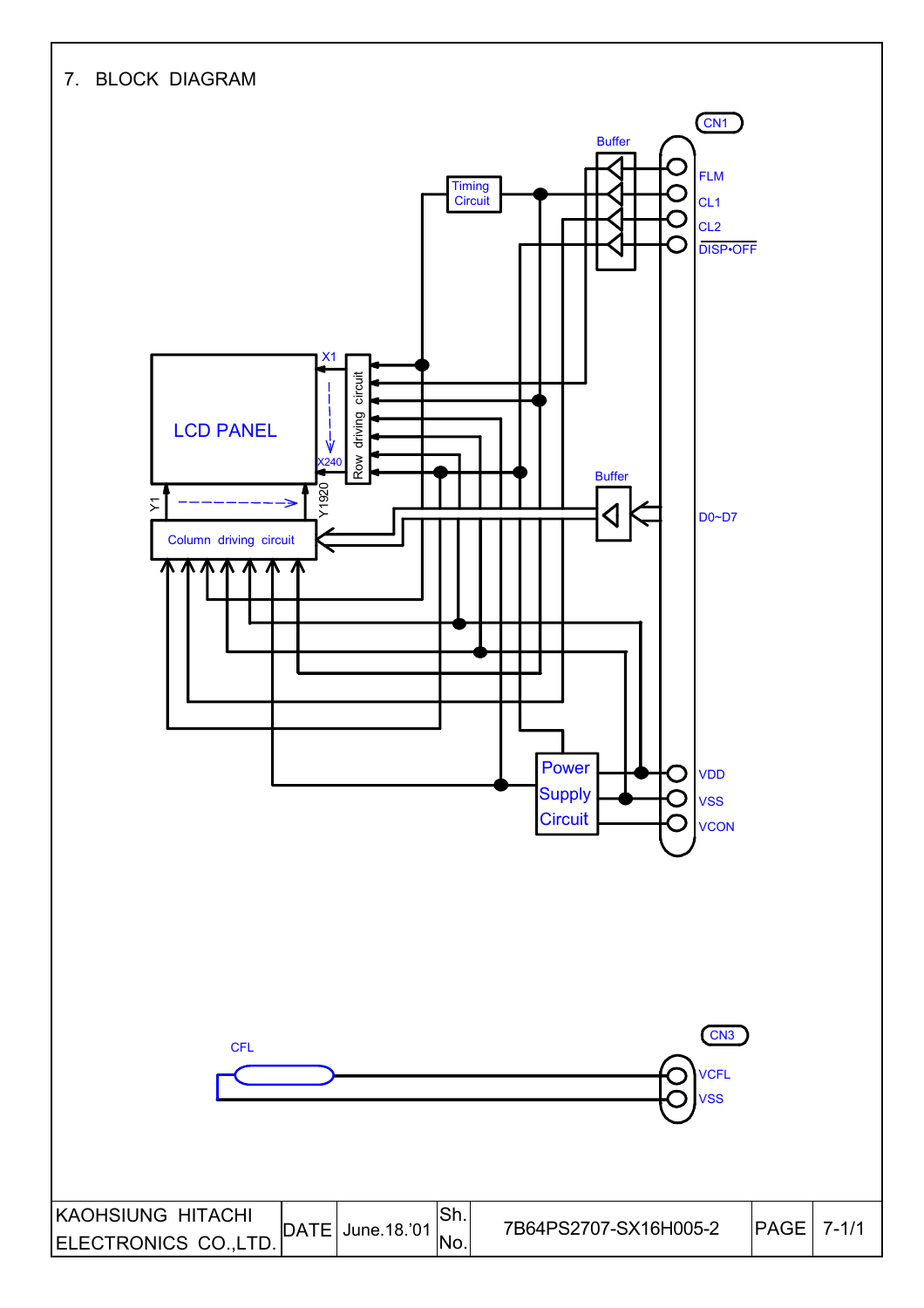#### 8.INTERFACE TIMING CHART 8.1 TIMING CHART

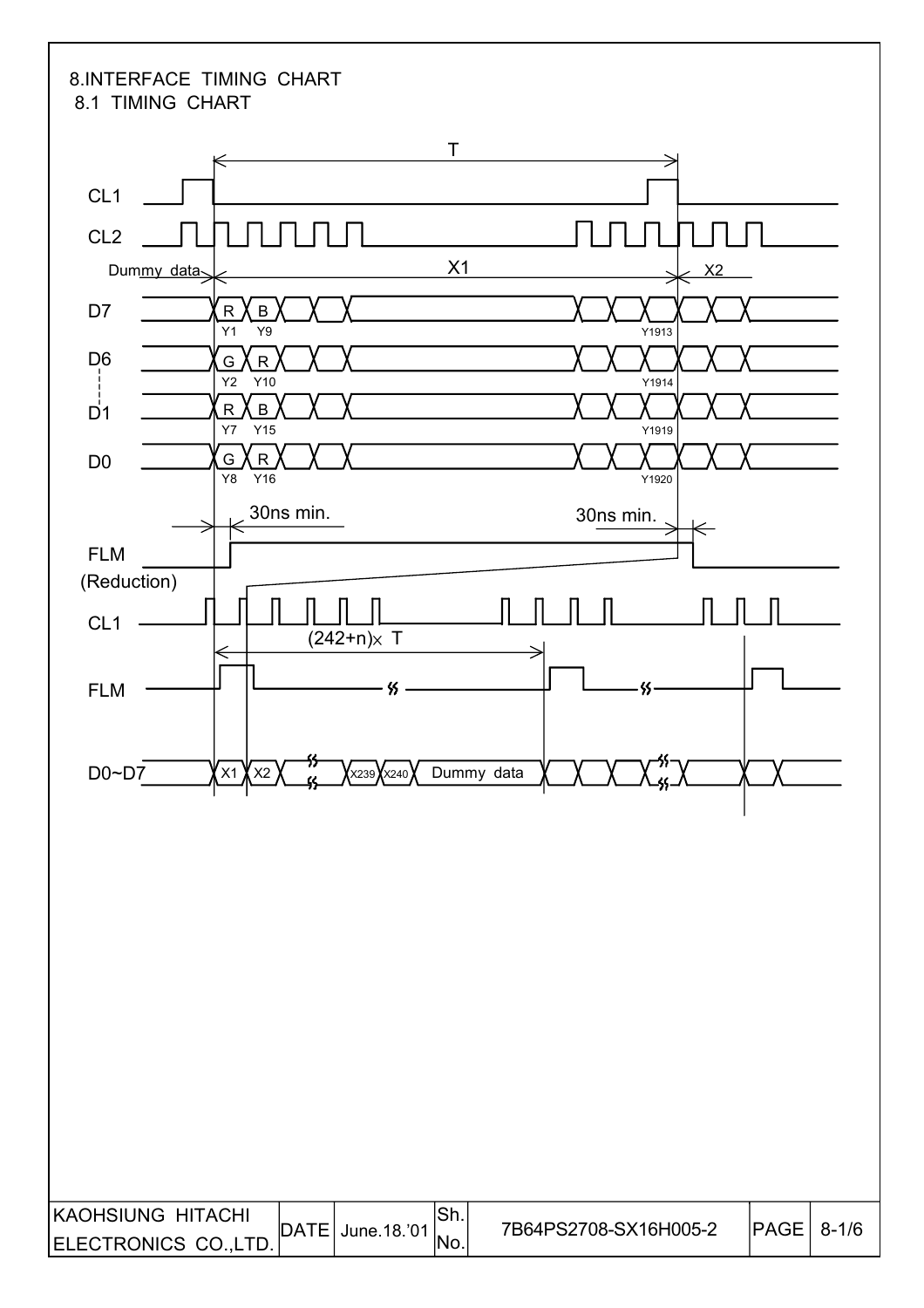| <b>8.2 TIMING CHARACTERISTICS</b> |                                                    |      |                          |      |             |
|-----------------------------------|----------------------------------------------------|------|--------------------------|------|-------------|
|                                   | VDD=3.3± 0.15V,VSS=0V,Vcon=0.8~2.8V,Ta=+5°C ~+40°C |      |                          |      |             |
| <b>ITEM</b>                       | <b>SYMBOL</b>                                      | MIN. | TYP.                     | MAX. | <b>UMIT</b> |
| CL1 Pulse width "H"               | tWHCL1                                             | 100  |                          |      | ns          |
| Clock cycle time                  | tCYC                                               | 60   |                          |      | ns          |
| CL2 pulse width                   | tWCL2                                              | 30   | $\overline{\phantom{0}}$ |      | ns          |
| Clock set up time                 | tSCL1                                              | 40   |                          |      | ns          |
| Clock hold time                   | tHCL1                                              | 80   |                          |      | ns          |
| Clock rise fall time              | tr, tf                                             |      |                          | 30   | ns          |
| Data set up time                  | tDSU                                               | 20   |                          |      | ns          |
| Data hold time                    | tDH                                                | 20   |                          |      | ns          |
| "FLM" set up time                 | tFS                                                | 100  |                          |      | ns          |
| l"FLM"<br>hold time               | tFH                                                | 50   |                          |      | ns          |

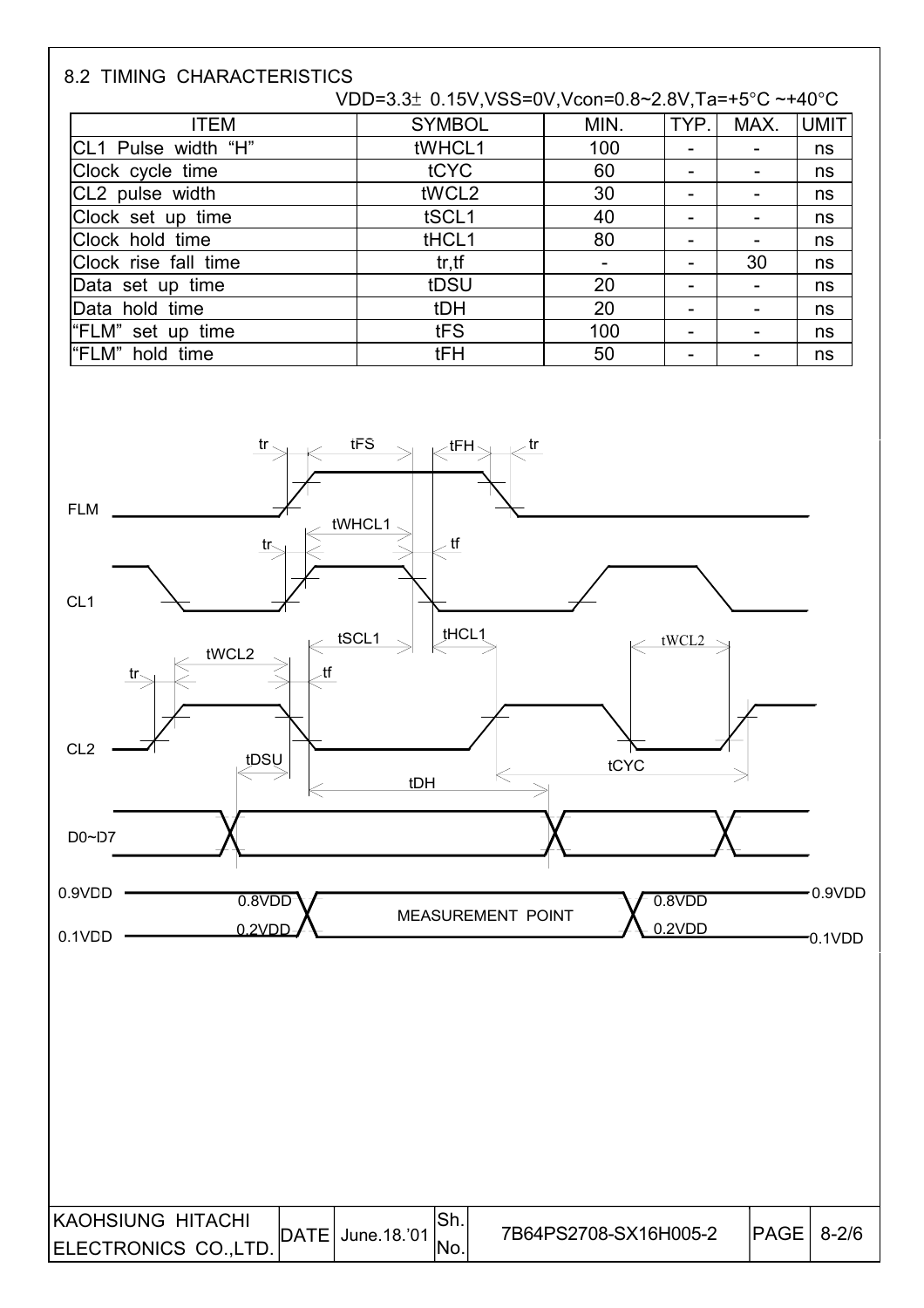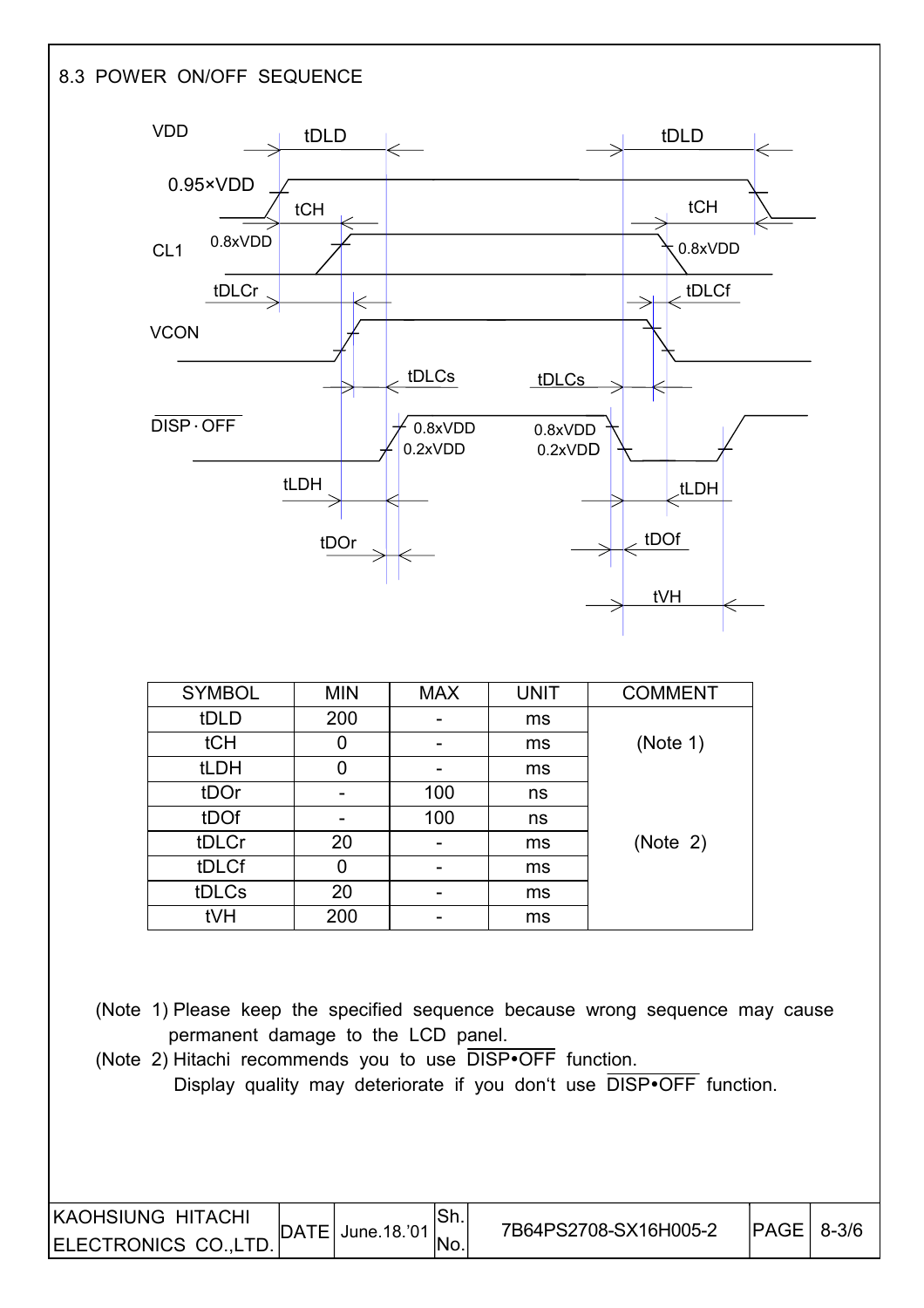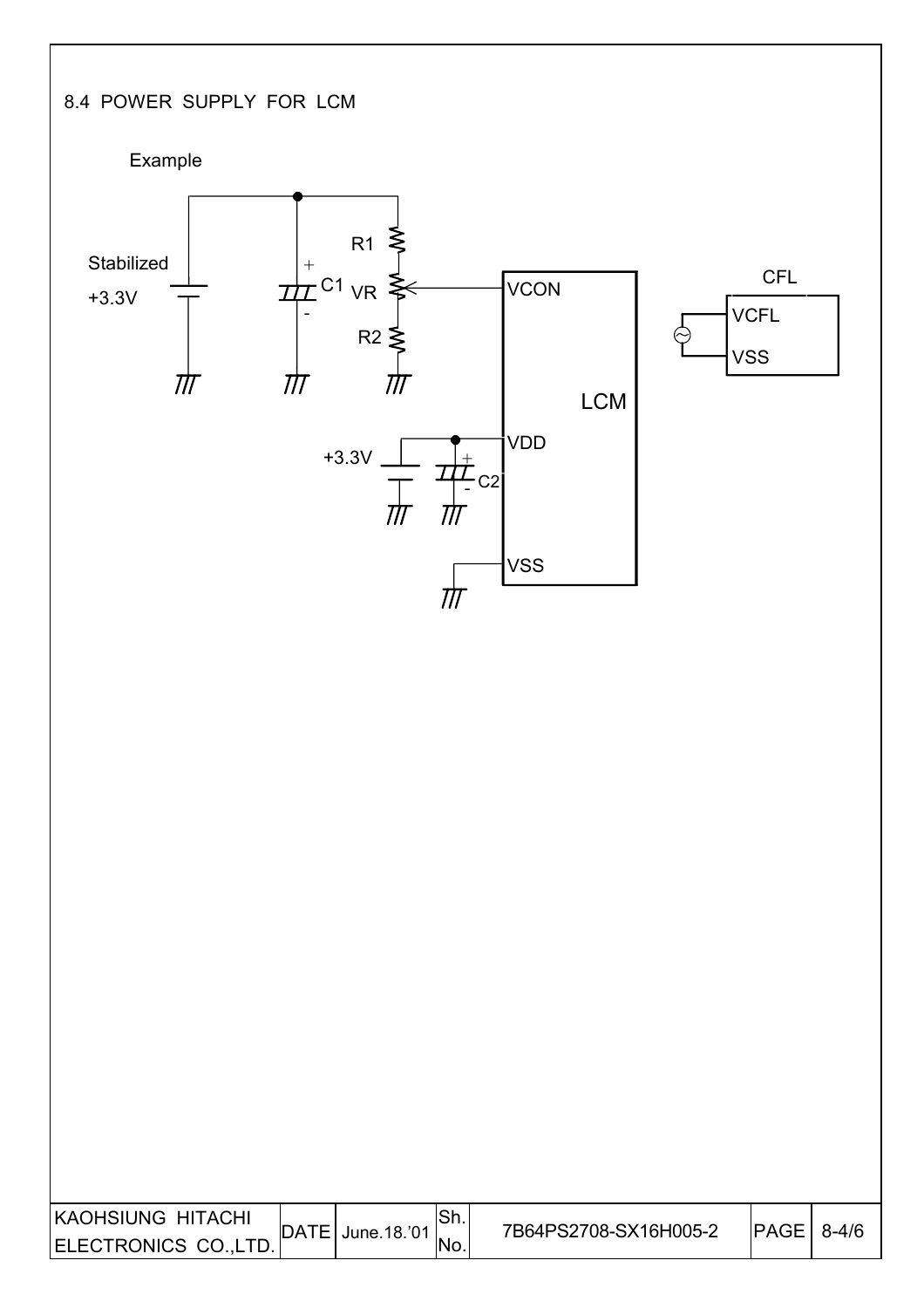| 8.5 INPUT DATA ALLOCATION TABLE  |                     |                |                    |                     |                         |                     |                |                |                     |                            |        |                  |             |              |                                 |             |                                  |
|----------------------------------|---------------------|----------------|--------------------|---------------------|-------------------------|---------------------|----------------|----------------|---------------------|----------------------------|--------|------------------|-------------|--------------|---------------------------------|-------------|----------------------------------|
| Data Signal                      | D<br>$\overline{7}$ | D<br>6         | D<br>5             | D<br>$\overline{4}$ | D<br>3                  | D<br>$\overline{2}$ | D<br>1         | D<br>0         | D<br>$\overline{7}$ | D<br>6                     | D<br>5 | D<br>4           | D<br>4      | D<br>3       | D<br>$\overline{2}$             | D<br>1      | D<br>$\overline{0}$              |
| Ÿ                                | $\mathbf{1}$        | $\overline{2}$ | 3                  | $\overline{4}$      | 5                       | 6                   | $\overline{7}$ | 8              | 9                   | 10                         | 11     | 12               | 1<br>9<br>1 | 1<br>9<br>1  | $\mathbf 1$<br>9<br>$\mathbf 1$ | 1<br>9<br>1 | 1<br>9<br>$\overline{2}$         |
| X                                |                     |                |                    |                     |                         |                     |                |                |                     |                            |        |                  | 6           | 7            | 8                               | 9           | 0                                |
| 1                                | R                   | G              | B                  | R                   | G                       | B                   | R              | G              | B                   | R                          | G      | B                | G           | B            | $\mathsf{R}$                    | G           | B                                |
| $\overline{2}$                   | $\mathsf{R}$        | G              | $\sf B$            | R                   | $\overline{\mathsf{G}}$ | $\sf B$             | $\mathsf{R}$   | G              | $\mathsf B$         | $\mathsf{R}$               | G      | B                | G           | B            | $\mathsf R$                     | G           | $\mathsf B$                      |
| $\overline{3}$<br>$\overline{4}$ | R<br>$\mathsf{R}$   | G<br>G         | $\sf B$<br>$\sf B$ | R.<br>$\mathsf{R}$  | G<br>G                  | B<br>$\sf B$        | R<br>${\sf R}$ | G              | B<br>$\sf B$        | $\mathsf R$<br>$\mathsf R$ | G<br>G | B<br>$\mathsf B$ | G<br>Ġ      | B<br>$\sf B$ | $\mathsf{R}$<br>$\mathsf R$     | G<br>G      | $\overline{B}$<br>$\overline{B}$ |
| 5                                | R                   | G              | $\mathsf B$        | R.                  | $\overline{\mathsf{G}}$ | B                   | $\mathsf{R}$   | G<br>G         | $\mathsf B$         | $\mathsf{R}$               | G      | B                | G           | B            | $\mathsf{R}$                    | G           | $\overline{B}$                   |
|                                  |                     |                |                    |                     |                         |                     |                |                |                     |                            |        |                  |             |              |                                 |             |                                  |
|                                  |                     |                |                    |                     |                         |                     |                |                |                     |                            |        |                  |             |              |                                 |             |                                  |
|                                  |                     |                |                    |                     |                         |                     |                |                |                     |                            |        |                  |             |              |                                 |             |                                  |
|                                  |                     |                |                    |                     |                         |                     |                |                |                     |                            |        |                  |             |              |                                 |             |                                  |
| 138                              | R                   | G              | B                  | R                   | G                       | B                   | R              | G              | B                   | $\mathsf{R}$               | G      | B                | G           | B            | $\mathsf R$                     | G           | B                                |
| 139                              | R                   | G              | $\sf B$            | $\mathsf{R}$        | G                       | B                   | $\mathsf{R}$   | G              | B                   | $\mathsf R$                | G      | B                | G           | B            | $\mathsf{R}$                    | G           | $\overline{B}$                   |
| 140                              | $\mathsf{R}$        | G              | $\sf B$            | R                   | $\overline{G}$          | $\sf B$             | ${\sf R}$      | G              | $\sf B$             | ${\sf R}$                  | G      | $\overline{B}$   | G           | $\sf B$      | $\mathsf R$                     | G           | $\overline{B}$                   |
| 141                              | R                   | G              | $\sf B$            | $\mathsf{R}$        | $\overline{G}$          | $\sf B$             | $\mathsf{R}$   | G              | $\sf B$             | $\mathsf{R}$               | G      | B                | G           | B            | R                               | G           | $\mathsf B$                      |
| 142                              | R                   | G              | $\mathsf B$        | $\mathsf{R}$        | G                       | $\sf B$             | $\mathsf{R}$   | G              | $\sf B$             | $\mathsf R$                | G      | B                | G           | B            | R                               | G           | $\overline{B}$                   |
| 143                              | R                   | G              | $\sf B$            | $\mathsf{R}$        | G                       | B                   | $\mathsf{R}$   | G              | B                   | $\mathsf{R}$               | G      | B                | G           | $\sf B$      | $\mathsf{R}$                    | G           | $\mathsf B$                      |
| 144                              | R                   | G              | $\overline{B}$     | $\mathsf{R}$        | $\overline{\mathsf{G}}$ | $\overline{B}$      | $\overline{R}$ | $\overline{G}$ | $\mathsf B$         | $\overline{\mathsf{R}}$    | G      | B                | G           | $\mathsf B$  | $\overline{\mathsf{R}}$         | G           | $\overline{B}$                   |
| 145                              | $\mathsf{R}$        | G              | $\mathsf B$        | R.                  | $\overline{\mathsf{G}}$ | $\overline{B}$      | $\mathsf R$    | G              | B                   | $\mathsf{R}$               | G      | B                | G           | B            | $\mathsf R$                     | G           | $\overline{B}$                   |
|                                  |                     |                |                    |                     |                         |                     |                | $\mathbf{I}$   |                     |                            |        |                  |             |              | $\mathbf{I}$                    |             |                                  |
|                                  |                     |                |                    |                     |                         |                     |                |                |                     |                            |        |                  |             |              |                                 |             |                                  |
|                                  |                     |                |                    |                     |                         |                     |                |                |                     |                            |        |                  |             |              |                                 |             |                                  |
|                                  |                     |                |                    |                     |                         |                     |                |                |                     |                            |        |                  |             |              |                                 |             |                                  |
| 238                              | R                   | G.             | B                  | R                   | G                       | B                   | R              | G              | B                   | R                          | G      | B                | G           | B            | R                               | G           | B                                |
| 239                              | R                   | G              | $\sf B$            | R                   | G                       | $\sf B$             | $\mathsf{R}$   | G              | B                   | $\mathsf R$                | G      | B                | G           | B            | $\mathsf{R}$                    | G           | $\sf B$                          |
| 240                              | R                   | G              | B                  | R                   | $\overline{G}$          | $\overline{B}$      | R              | $\overline{G}$ | B                   | R                          | G      | B                | G           | $\mathsf B$  | R                               | G           | $\overline{B}$                   |

R : RED

G : GREEN

B : BLUE

 $\overline{\phantom{a}}$ 

| <b>IKAOHSIUNG HITACHI</b> |              |              | .ווט | 7B64PS2708-SX16H005-2 | PAGE | $8 - 5/6$ |
|---------------------------|--------------|--------------|------|-----------------------|------|-----------|
| ELECTRONICS CO., LTD.     | <b>IDATE</b> | June. 18.'01 | 'No. |                       |      |           |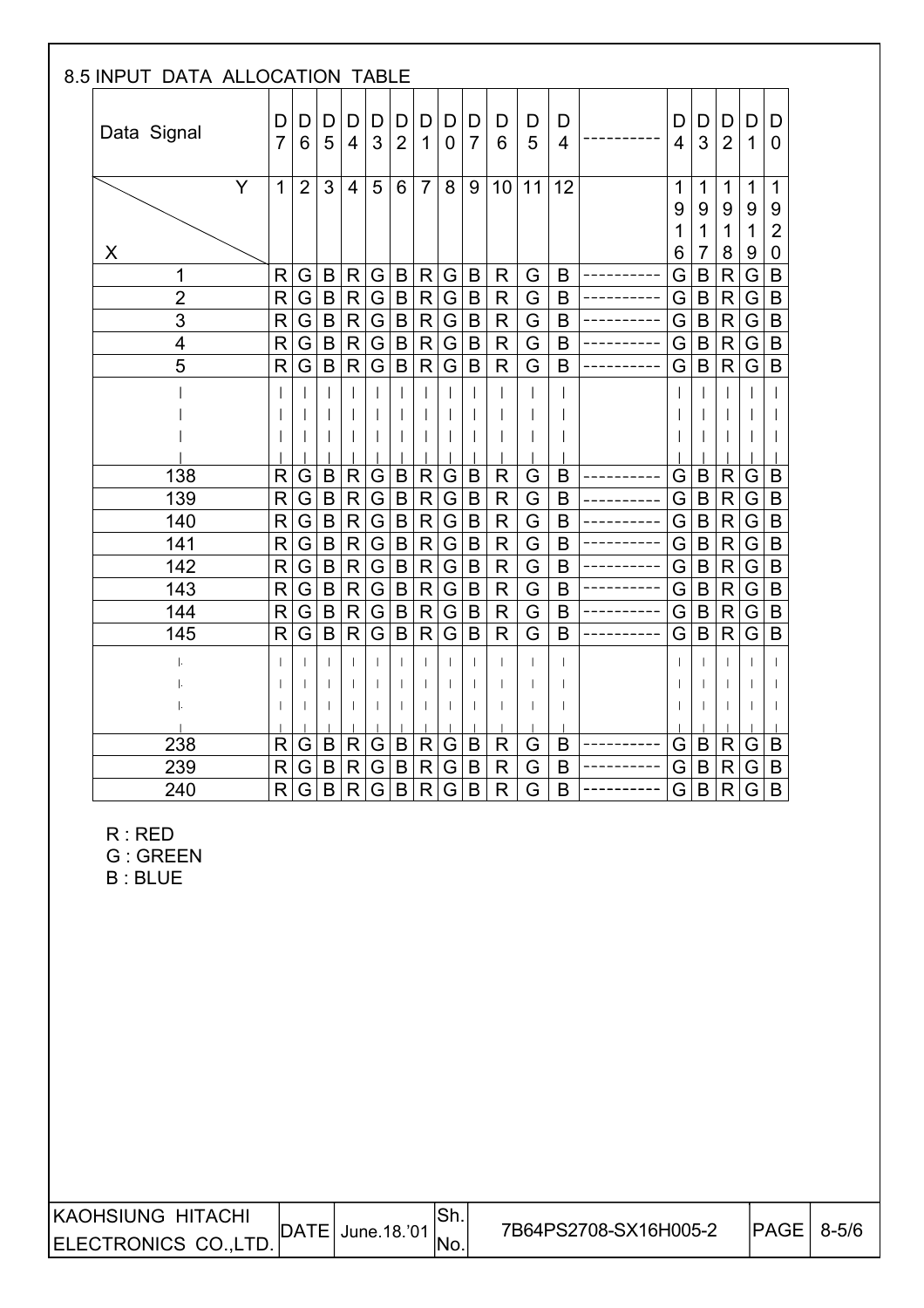| PIN No.        | <b>SIGNAL</b>   | <b>LEVEL</b>      | <b>FUNCTION</b>                                                                            |
|----------------|-----------------|-------------------|--------------------------------------------------------------------------------------------|
| $\mathbf{1}$   | <b>FLM</b>      | H                 | First Line Marker                                                                          |
| $\overline{2}$ | <b>VSS</b>      |                   | <b>GND</b>                                                                                 |
| 3              | CL <sub>1</sub> | $H \rightarrow L$ | Data Latch                                                                                 |
| $\overline{4}$ | <b>VSS</b>      |                   | <b>GND</b>                                                                                 |
| 5              | CL <sub>2</sub> | $H \rightarrow L$ | Data Shift                                                                                 |
| 6              | <b>VDD</b>      |                   | Power Supply for Logic                                                                     |
| $\overline{7}$ | <b>VSS</b>      |                   | <b>GND</b>                                                                                 |
| 8              | D <sub>0</sub>  |                   |                                                                                            |
| 9              | D <sub>1</sub>  |                   |                                                                                            |
| 10             | D <sub>2</sub>  | H/L               | Display Data                                                                               |
| 11             | D <sub>3</sub>  |                   |                                                                                            |
| 12             | <b>VSS</b>      |                   | <b>GND</b>                                                                                 |
| 13             | D <sub>4</sub>  |                   |                                                                                            |
| 14             | D <sub>5</sub>  |                   |                                                                                            |
| 15             | D <sub>6</sub>  | H/L               | Display Data                                                                               |
| 16             | D7              |                   |                                                                                            |
| 17             | DISP•OFF        | H/L               | H:ON/L:OFF                                                                                 |
| 18             | <b>VDD</b>      |                   | Power Supply for Logic                                                                     |
| 19             | <b>VCON</b>     |                   | Contrast Adjust                                                                            |
| 20             | <b>VSS</b>      |                   | <b>GND</b>                                                                                 |
| 21             | $Y(-)$          |                   |                                                                                            |
| 22             | $X(-)$          |                   | Analog Signal from Digitizer                                                               |
| 23             | $Y(+)$          |                   |                                                                                            |
| 24             | $X(+)$          |                   |                                                                                            |
|                |                 |                   |                                                                                            |
| PIN No.        | <b>SIGNAL</b>   | <b>LEVEL</b>      | CN2 HIROSE: FH12-10(4)SA-1SH (Suitable FPC: $t0.3±$ 0.05mm, 1.0mm pitch<br><b>FUNCTION</b> |
| 1              | $Y(+)$          |                   |                                                                                            |
| 2              | $X(+)$          |                   |                                                                                            |
| 3              | $Y(-)$          |                   | Digitizer                                                                                  |
| 4              | $X(-)$          |                   |                                                                                            |
|                |                 |                   | * Reference of touch panel pin connection                                                  |
|                |                 |                   |                                                                                            |
|                | CN3 JST Housing |                   | : BHR-02VS-1 (Suitable Connector: JST SM02(4.0)B-BHS-1)                                    |
| PIN No.        | <b>SIGNAL</b>   | <b>LEVEL</b>      | <b>FUNCTION</b>                                                                            |

| <b>IKAOHSIUNG HITACHI</b> | $\overline{DATE}$ June. 18.'01 | ISh. | 7B64PS2708-SX16H005-2 | $PAGE$ 8-6/6 |  |
|---------------------------|--------------------------------|------|-----------------------|--------------|--|
| ELECTRONICS CO.,LTD.      |                                | INo. |                       |              |  |

2 | VCFL | - | Power Supply for CFL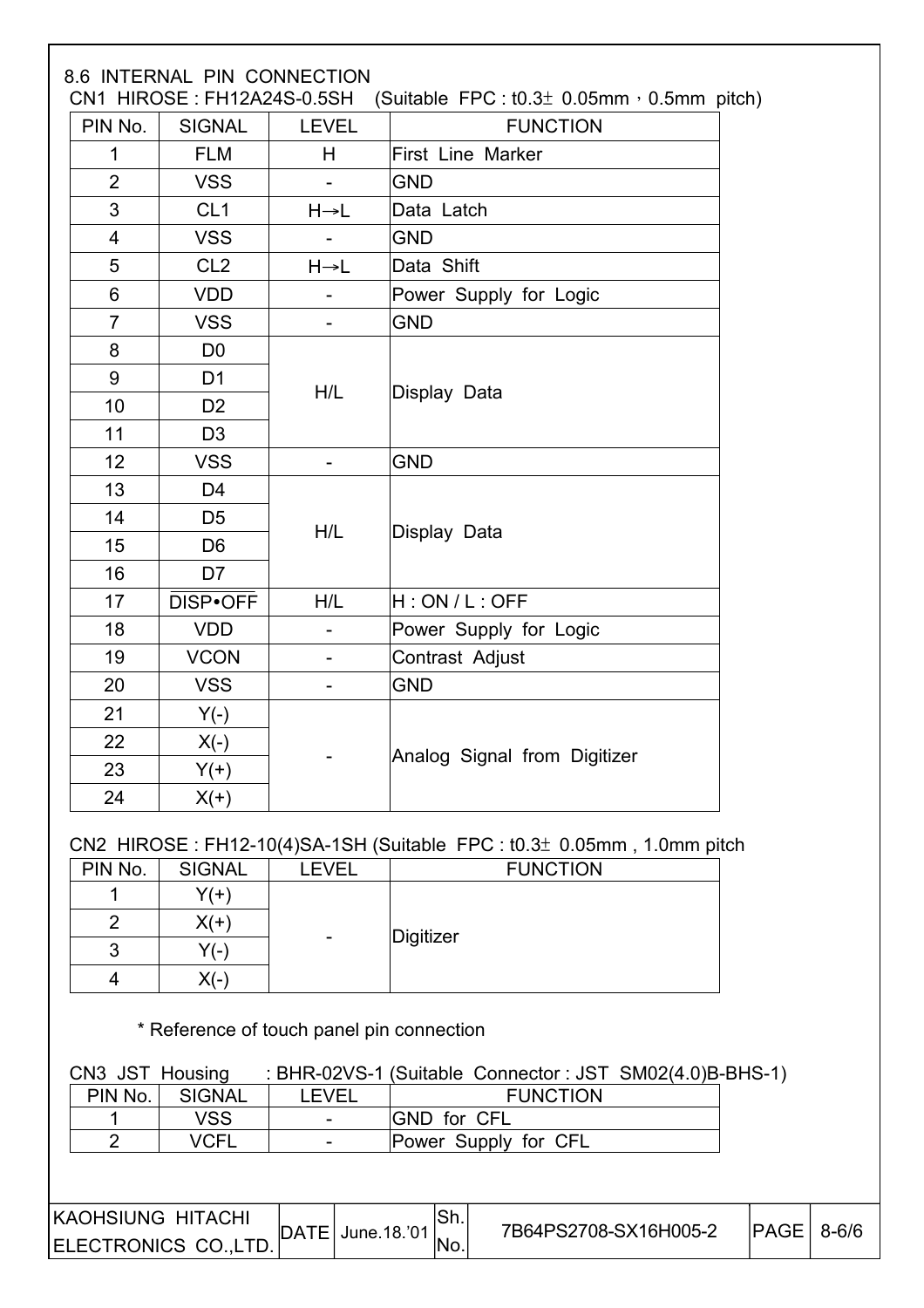

Note(1) Measurment should be done under a pressure of  $9.8 \times 10^4$  Pa at the mesurment point.

Scale NTS Unit mm

| Naonsiung Hitachi Data June 18.'01 Sh. 7B64PS 2709-SX16H005-2 |  | Page 9-1/1 |  |
|---------------------------------------------------------------|--|------------|--|
|---------------------------------------------------------------|--|------------|--|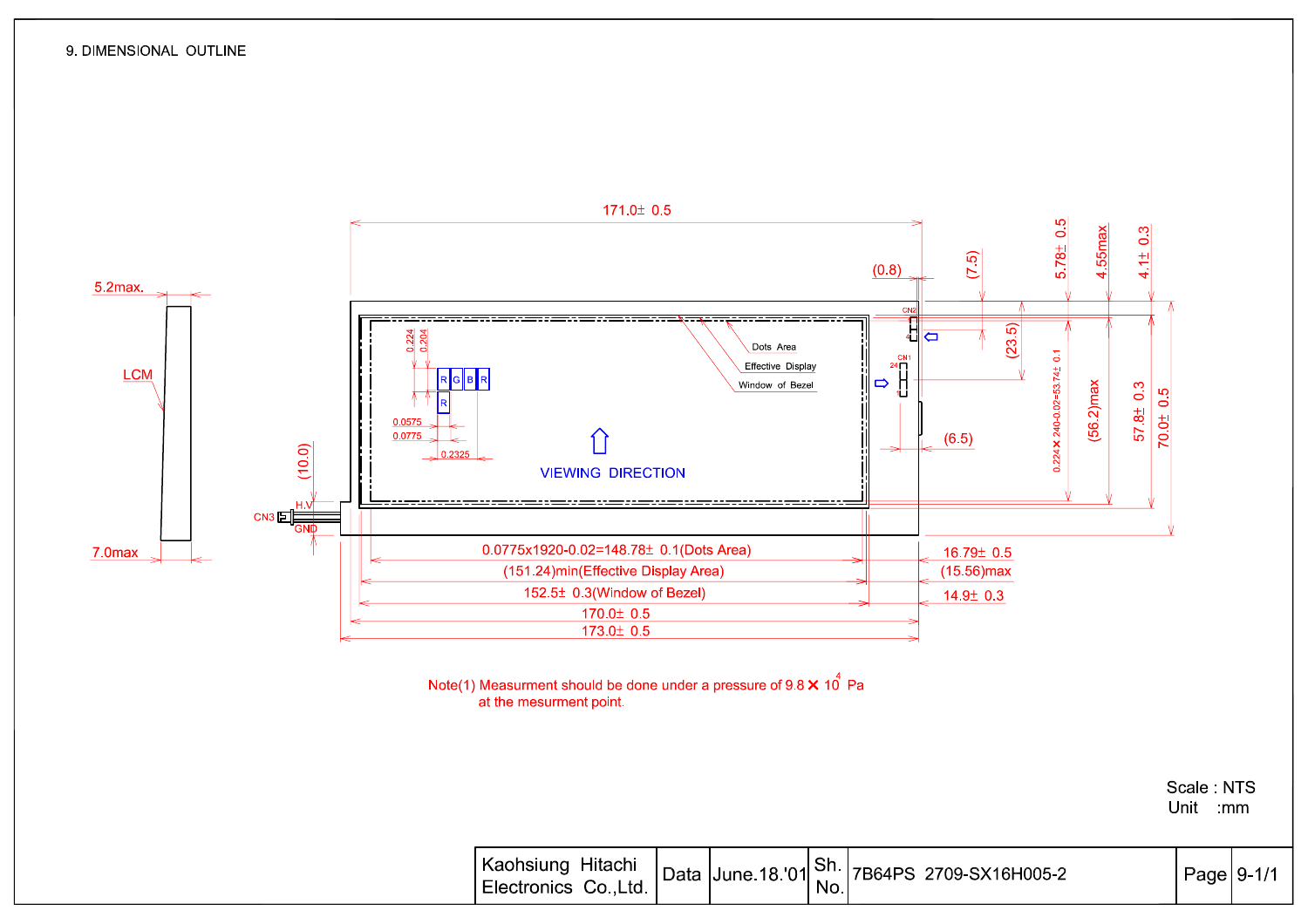#### 10. APPEARANCE STANDARD

10.1 APPEARANCE INSPECTION CONDITION

Visual inspection should be done under the following condition.

- (1) The inspection should be done in a dark room.
- (2) The CFL should be lighted with the prescribed inverter.
- (3) The distance between eyes of an inspector and the LCD module is 25cm.
- (4) The viewing zone is shown the figure.
	- Viewing angle≦25° .



10.2 DEFINITION OF ZONE

- A zone : The dots area specified at page 9-1/1 of this document.
- B zone : Area between the effective display area line and the dots area (A zone) line specified at page 9-1/1 of this document.

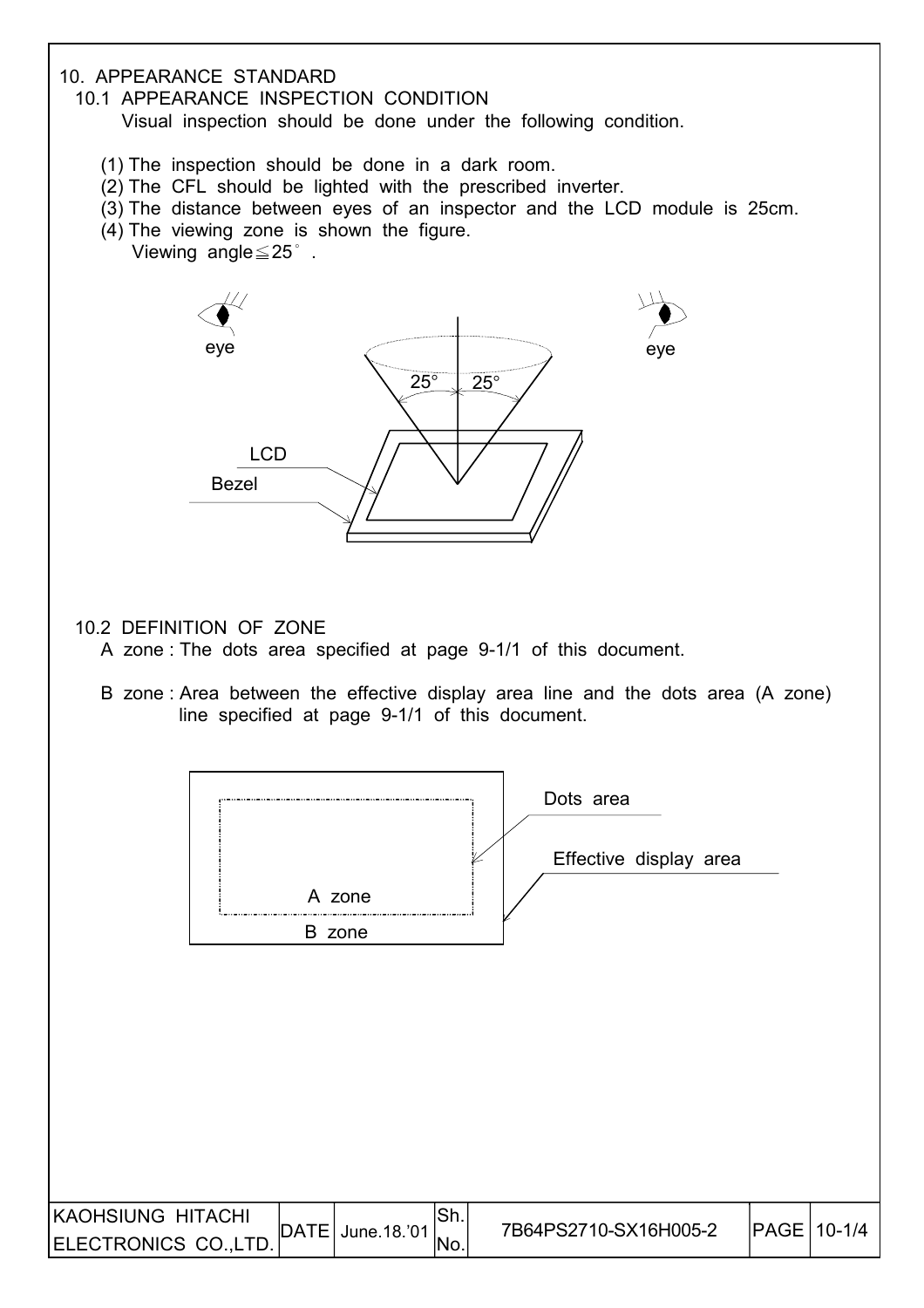#### 10.3 APPEARENCE SPECIFICATION (1)LCD APPEARANCE

\* If the problem related to this section occures about this item, the responsible persons of both party (Customer and Hitachi) will discuss the matter in detail.

| No.            | <b>ITEM</b>           |                                                                           | <b>APPLIED</b><br><b>CRITERIA</b> |              |                              |     |  |  |  |  |
|----------------|-----------------------|---------------------------------------------------------------------------|-----------------------------------|--------------|------------------------------|-----|--|--|--|--|
|                | <b>Scratches</b>      | Distinguished one is not acceptable<br>(To be judged by HITACHI SRANDARD) |                                   |              |                              | A   |  |  |  |  |
|                | Dent                  | Same as above                                                             |                                   |              |                              |     |  |  |  |  |
|                | Wrinkles in Polarizer | Same as above                                                             |                                   |              |                              |     |  |  |  |  |
|                | <b>Bubbles</b>        | Average diameter<br>D(mm)                                                 |                                   |              | Maximum number<br>Acceptable |     |  |  |  |  |
|                |                       | $D \leq 0.2$                                                              |                                   |              | ignored                      | A   |  |  |  |  |
|                |                       | $0.2 < D \le 0.3$                                                         |                                   |              | 12                           |     |  |  |  |  |
|                |                       | $0.3 < D \le 0.5$                                                         |                                   |              | 3                            |     |  |  |  |  |
|                |                       | 0.5 < D                                                                   | none                              |              |                              |     |  |  |  |  |
|                | Stains,               |                                                                           | Filamentous (Line shape)          |              |                              |     |  |  |  |  |
| L              | Foreign               | Length                                                                    | Width                             |              | Maximum accept               |     |  |  |  |  |
|                | <b>Materials</b>      | L/mm)                                                                     |                                   | W/mm)        | -able number                 | A,B |  |  |  |  |
| $\overline{C}$ | Dark spot             | $L \leq 2.0$                                                              |                                   | $W \le 0.03$ | ignored                      |     |  |  |  |  |
|                |                       | $L \leq 3.0$                                                              | $0.03 < W \le 0.05$               |              | $6\phantom{1}6$              |     |  |  |  |  |
| D              |                       | $L \leq 2.5$                                                              | $0.05 < W \le 0.1$                |              | 1                            |     |  |  |  |  |
|                |                       | Round(Dot shape)                                                          |                                   |              |                              |     |  |  |  |  |
|                |                       | Average                                                                   |                                   | Maximum      | Minimum                      |     |  |  |  |  |
|                |                       | diameter D(Mm)                                                            |                                   | Acceptable   | Space                        |     |  |  |  |  |
|                |                       |                                                                           |                                   | number       |                              |     |  |  |  |  |
|                |                       | D < 0.2                                                                   |                                   | Ignored      |                              | A,B |  |  |  |  |
|                |                       | $0.2 \leq D < 0.3$                                                        |                                   | 10           | 10 mm                        |     |  |  |  |  |
|                |                       | $0.3 \leq D < 0.4$                                                        |                                   | 5            | 30 mm                        |     |  |  |  |  |
|                |                       | $0.4 \leq D$                                                              | <b>None</b>                       |              |                              |     |  |  |  |  |
|                |                       | Filamentous+Round=10<br>The total number                                  |                                   |              |                              |     |  |  |  |  |
|                |                       | Those wiped out easily are acceptable<br>To be judged by HITACHI STANDARD |                                   |              |                              |     |  |  |  |  |
|                | Color tone            |                                                                           |                                   |              |                              | A   |  |  |  |  |
|                | Color uniformity      | Same as above                                                             |                                   |              |                              | A   |  |  |  |  |

| KAOHSIUNG HITACHI    | $\overline{DATE}$ June.18.'01. | OII. | 7B64PS2710-SX16H005-2 | <b>IPAGE 10-2/4</b> |  |
|----------------------|--------------------------------|------|-----------------------|---------------------|--|
| ELECTRONICS CO.,LTD. |                                |      |                       |                     |  |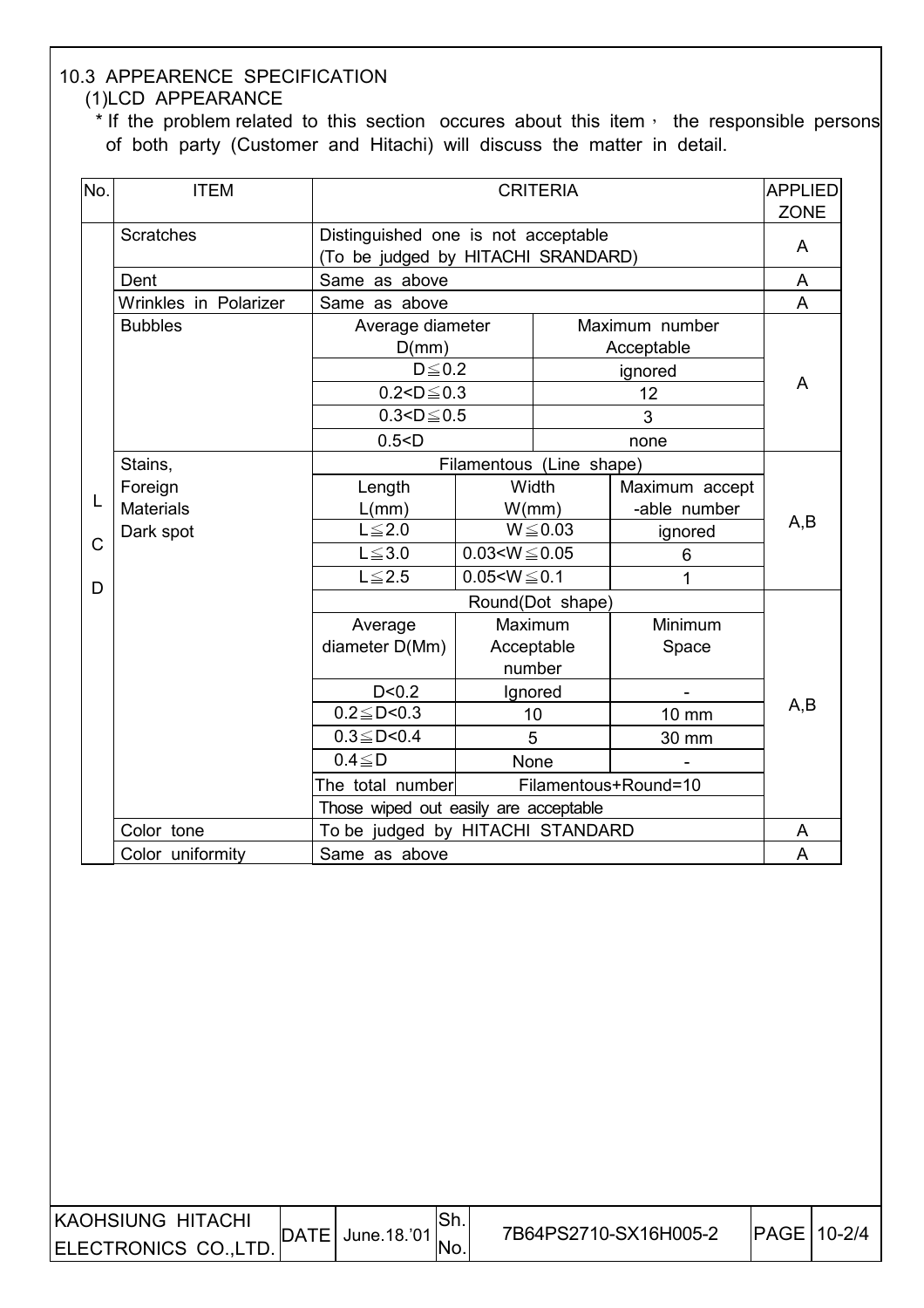| No. | <b>ITEM</b>                     |                        |                 | <b>CRITERIA</b>               |                  | <b>APPLIED</b><br><b>ZONE</b> |
|-----|---------------------------------|------------------------|-----------------|-------------------------------|------------------|-------------------------------|
|     | Contrast irregularity<br>(Spot) | Average<br>diameter    | Contrast        | Maximum<br>acceptable         | Minimum<br>space |                               |
|     |                                 | D(mm)<br>$D \leq 0.25$ | To be           | number<br>ignored             |                  |                               |
|     |                                 | $0.25 < D \le 0.35$    | Judge by        | 10                            | 20mm             | A                             |
|     |                                 | $0.35 < D \le 0.5$     | <b>HITACHI</b>  | $\overline{4}$                | 20 <sub>mm</sub> |                               |
|     |                                 | $0.5 < D \le 0.7$      | <b>STANDARD</b> | 3                             | 50 <sub>mm</sub> |                               |
|     |                                 | 0.7 < D                |                 | None                          |                  |                               |
| C   | Contrast irregularity           | Width                  | Length          | Maximum                       | Minimum          |                               |
|     | (Line)                          | W/mm                   | $L/mm$ )        | Acceptable                    | space            |                               |
|     | (A pair of scratches)           |                        |                 | number                        |                  |                               |
| D   |                                 | $W \le 0.25$           | $L \leq 1.2$    | $\overline{2}$                | 20mm             |                               |
|     |                                 | $W \le 0.2$            | $L \leq 1.5$    | 3                             | 20mm             | A                             |
|     |                                 | $W \le 0.15$           | $L \leq 2.0$    | 3                             | 20mm             |                               |
|     |                                 | $W \le 0.1$            | $L \leq 3.0$    | 4                             | 20mm             |                               |
|     |                                 | The whole number       |                 | 6                             |                  |                               |
|     | <b>Rubbing Scratch</b>          | To                     |                 | be judged by HITACHI STANDARD |                  |                               |

#### (2) CFL BACKLIGHT APPEARANCE

 $\overline{\phantom{a}}$ 

| No.          | <b>ITEM</b>                 |                   | <b>CRITERIA</b>                                     |              |                                                  |   |  |  |
|--------------|-----------------------------|-------------------|-----------------------------------------------------|--------------|--------------------------------------------------|---|--|--|
|              |                             |                   |                                                     |              |                                                  |   |  |  |
|              | Dark spots                  |                   |                                                     |              | Average diameter D(mm) Maximum Acceptable number |   |  |  |
|              | White spots                 | $D \leq 0.4$      |                                                     |              | ignored                                          | A |  |  |
| C<br>F       | Foreign materials<br>(Spot) | 0.4 < D           |                                                     |              |                                                  |   |  |  |
|              | Foreign materials           |                   |                                                     |              | Maximum                                          |   |  |  |
|              | (Line)                      | Width W(mm)       |                                                     | Length L(mm) | Acceptable                                       |   |  |  |
| B            |                             |                   |                                                     |              | number                                           |   |  |  |
| A            |                             | $W \le 0.2$       |                                                     | $L \leq 2.5$ |                                                  | A |  |  |
| $\mathsf{C}$ |                             |                   | 2.5 < L                                             |              | None                                             |   |  |  |
| Κ            |                             | 0.2 < W           |                                                     |              | none                                             |   |  |  |
|              | Scratches                   |                   |                                                     |              | Maximum                                          |   |  |  |
| G            |                             | Width W(mm)       |                                                     | Length L(mm) | acceptable number                                |   |  |  |
| H            |                             | $W \le 0.1$       |                                                     |              | ignored                                          |   |  |  |
| Т            |                             | $0.1 < W \le 0.2$ |                                                     | $L \le 11.0$ |                                                  | A |  |  |
|              |                             |                   | 11.0 <l< td=""><td></td><td>None</td><td></td></l<> |              | None                                             |   |  |  |
|              |                             | 0.2 < W           |                                                     |              | none                                             |   |  |  |

 $|\mathsf{Sh}.|$ No.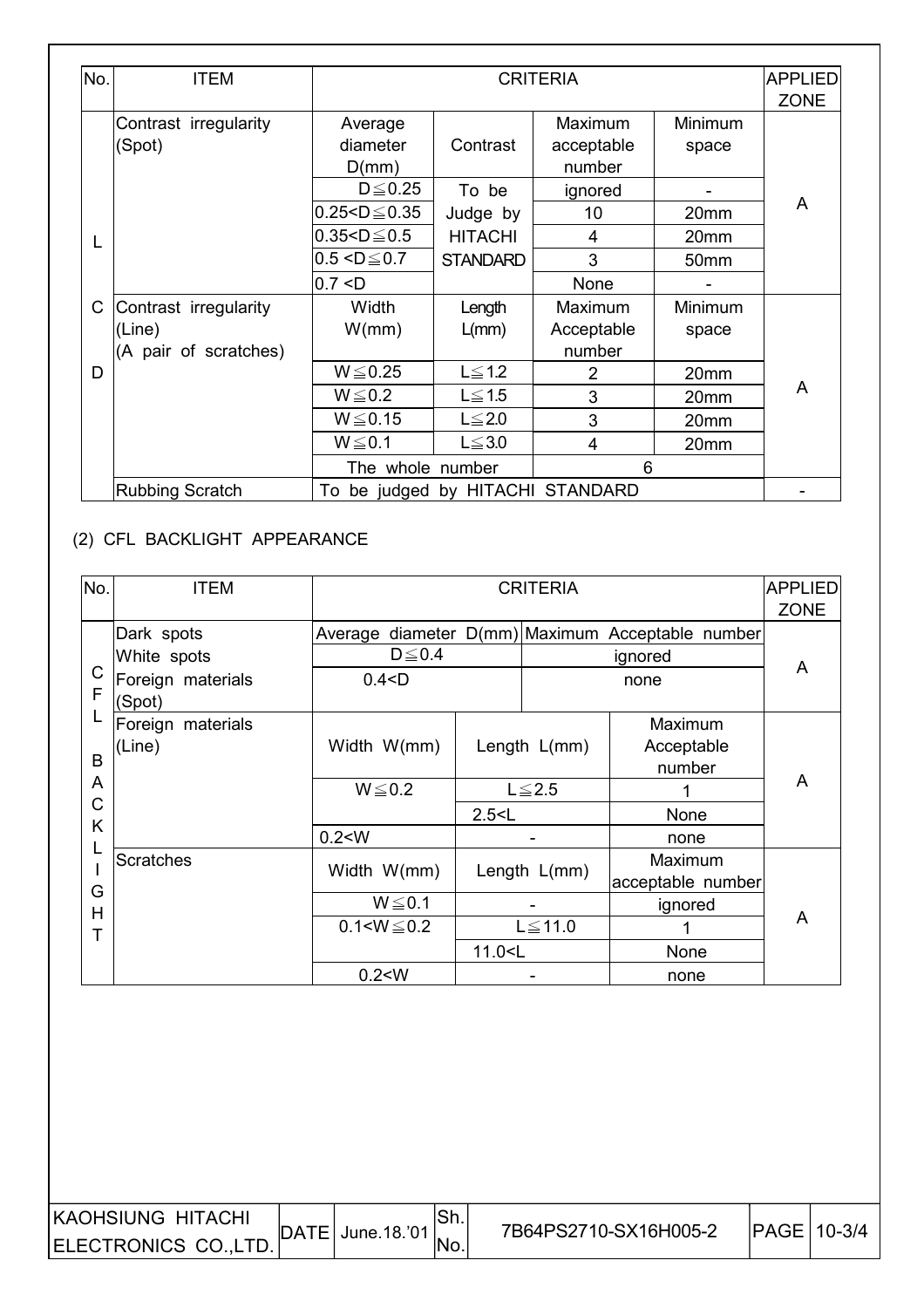KAOHSIUNG HITACHI RAUHSIUNG HITAUHI DATE June.18.'01 | 7B64PS2710-SX16H005-2  $\left| \text{PAGE} \right|$  10-4/4 Sh. No. Note (2) Definition of length (L) and width (W) a b Note (1) Definition of average diameter (D) a+b  $D=\frac{2}{2}$  $\geq$ L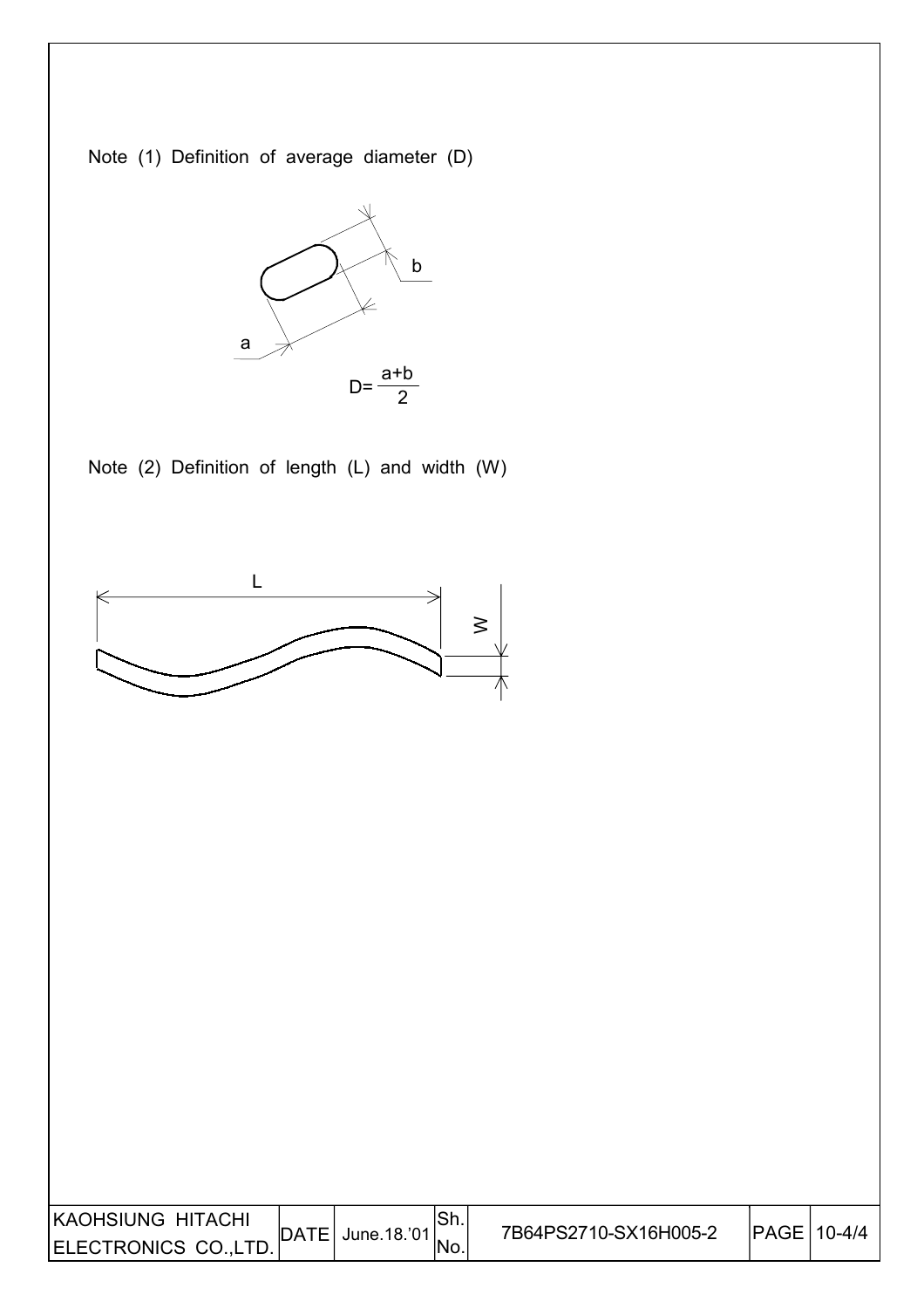#### 11. PRECAUTION IN DESIGN

- 11.1 LC DRIVING VOLTAGE (V CON) AND VIEWING ANGLE RANGE Setting VCON out of the recommended condition will be A cause for A change of view ing Angle range.
- 11.2 PRECAUTIONS AGAINST ELECTROSTATIC DISCHARGE As this module contains C-MOS LSIs, it is not strong against electrostatic discharge. Make certain that the operator's body is connected to the ground through a list band etc.

And don't touch I/F pins directly.

 11.3 POWER ON SEQUENCE Input signals should not be applied to LCD module before power supply voltage is applied and reaches to specified voltage  $(3.0 \pm 0.15 V)$ . If the above sequence is not kept, C-MOS LSIs of LCD module may be damaged due to latch up phenomenon.

#### 11.4 HANDLING PRECAUTIONS

 (1) Since the polarizer on the top, and the aluminum plate on the bottom tend to be easily damaged, they should be with full care so as not to get them touched, pushed or rubbed by a piece on glass, tweezers and anything else which are harder a pencil lead 3H.

 (2) As the adhesives used for adhering upper/lower polarizers and aluminum plate are made of organic substances which will be deteriorated by a chemical reaction with such chemicals as acetone, tuluene, ethanole and isopropylalcohol. The following are recommended for use : Normal hexane Please contact us when is it is necessary for you to use chemicals other than The above.

 (3) Lightly wipe to clean the dirty surface with absorbent cotton or other soft material like chamois, soaked in the recommended chemicals without scrubbing it hardly. Always wipe the surface horizontally or vertically. Never give a wipe in a circle.

 To prevent the display surface from damage and keep the appearance in good state, it is sufficient, in general, to wipe it with absorbent cotton.

- (4) Immediately wipe off saliva or water drop attached on the display area because it may cause deformation or faded color.
- (5) Fogy dew deposited on the surface may cause a damage, stain or dirt to the polarizer.

 When you need to take out the LCD module from some place at low temperature for test, etc.

 It is required to be warmed them up to temperature higher than room temperature before taking them out.

I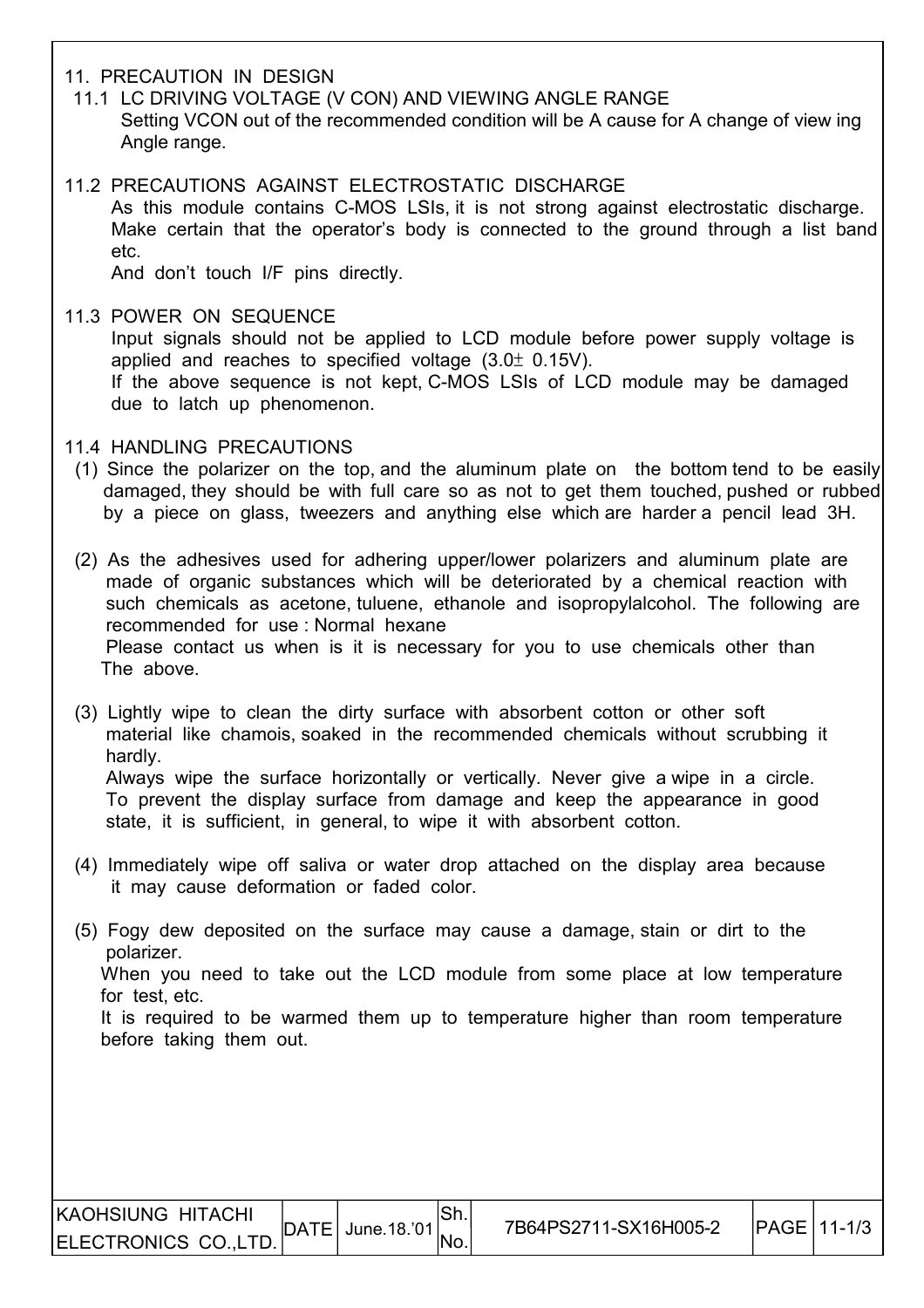- (6) Touching the display area or I/F pins with bare hands or contaminating them are prohibited, because the stain on the display area and poor insulation between terminals are often caused by being touched with bare hands. (Some cosmetics are detrimental to polarizers.)
- (7) In general, the glass is fragile so that, especially on its periphery, tends to be cracked or chipped in handling. Please not give the LCD module sharp shocks by falling etc.
- (8) Maximum pressure to the surface must be less than  $1.96 \times 10^4$  Pa.  $\vert$   $\vert$   $\vert$  And if the pressure area is less than 1cm<sup>2</sup>, maximum pressure must be less than 1.96N.
	- (9) Since the metal width is narrow on these locations (see page 9-1/1), please careful with handling.
	- (10) Top sheets shall be cleaned gently using a soft cloth such as those used for glasses. Hard wiping accumulated dust will leave scars on the surface even using a cloth.

#### 11.5 OPERATION PRECAUTION

I

- (1) Using a LCM module beyond its maximum ratings may result in its permanent destruction. LCM module's should usually be used under recommended operating conditions shown in chapter 5. Exceeding any of these conditions may adversely affect its reliability.
- (2) Response time will be extremely delayed at lower temperature than the specified operating temperature range and on the other hand LCD's shows dark blue at higher temperature. How ever those phenomena do not mean defects of the LCD module. Those phenomena will disappear in the specified operating temperature range.
- (3) If the display area is pushed hard during operation, some display patterns will be abnormally display.
- (4) A slight dew depositing on terminals may cause electrochemical reaction which leads to terminal open circuit. Please operate the LCD module under the relative condition of 40°C 85%RH.
- (5) Since STN-LCD is sensitive for heat please consider the heat profession from any Heat sources like inverter , DC/DC converter , CPU and so on.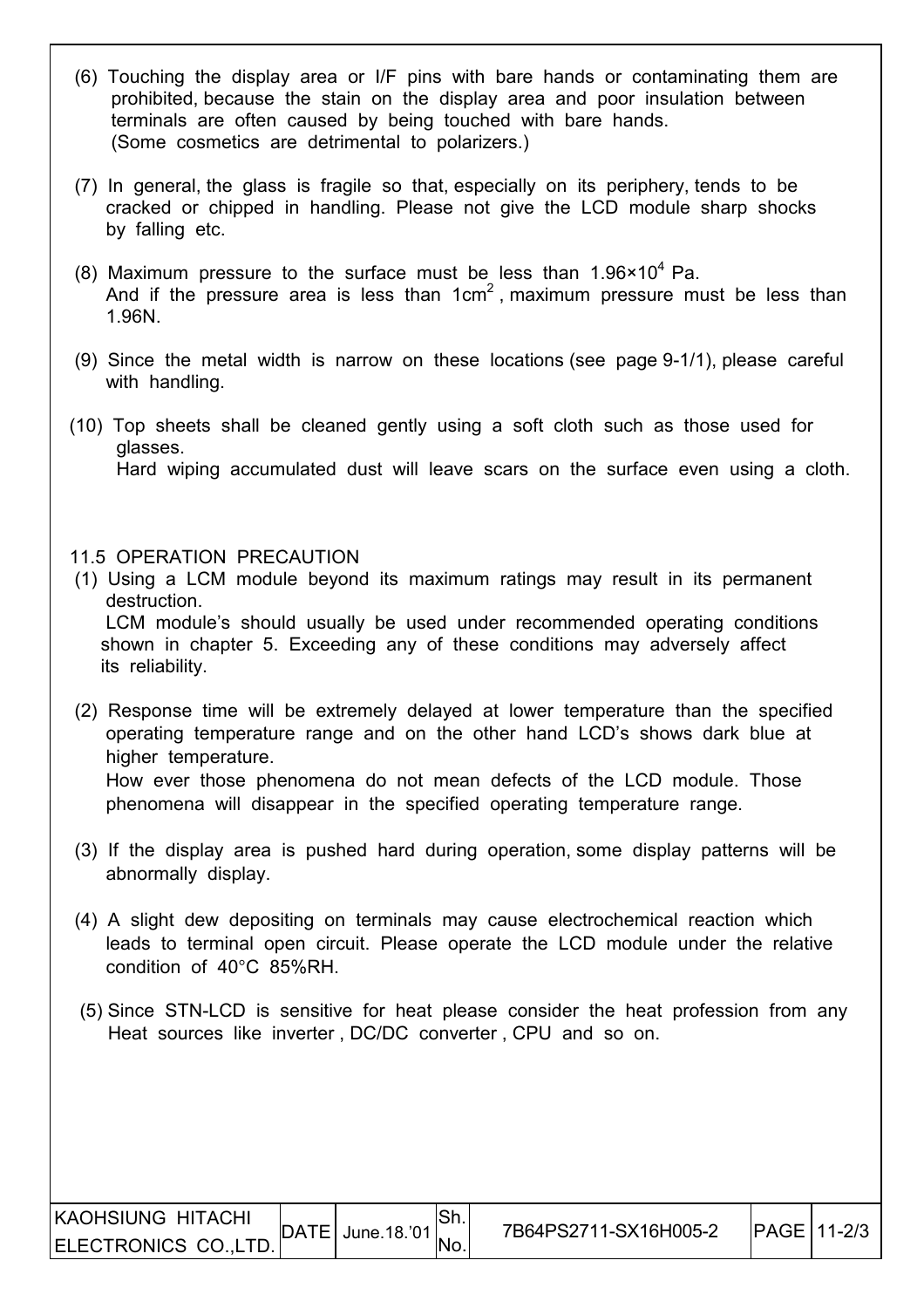#### 11.6 STORAGE

 In case of storing LCD module for a long period of time (for instance, for years) for The purpose of replacement use, the following precautions necessary.

- (1) Storage in a polyethylene bag with the opening sealed so as not to enter fresh air outside in it,and with no desiccant.
- (2) Placing in dark place where neither exposure to direct sunlight nor light is,keeping temperature In the range from 0°C and 35°C.
- (3) Storing with no touch on polarizer surface by anything else.(It is recommended to store them as they have been contained in the inner container at the time of delivery from us.)

#### 11.7 SAFETY

I

I

The LCD modules include Cold Cathode Fluorescent Lamp(CFL). CFL contains a small amount of mercury. Please follow local ordinances or regulations for disposal.

Wear finger cots or gloves whenever handling or assembling a touch panel its Glass edges are sharp.

| KAOHSIUNG HITACHI    |      |             | IOII. | 7B64PS2711-SX16H005-2 | <b>IPAGE 11-3/3</b> |  |
|----------------------|------|-------------|-------|-----------------------|---------------------|--|
| ELECTRONICS CO.,LTD. | DATE | June.18.'01 | No.   |                       |                     |  |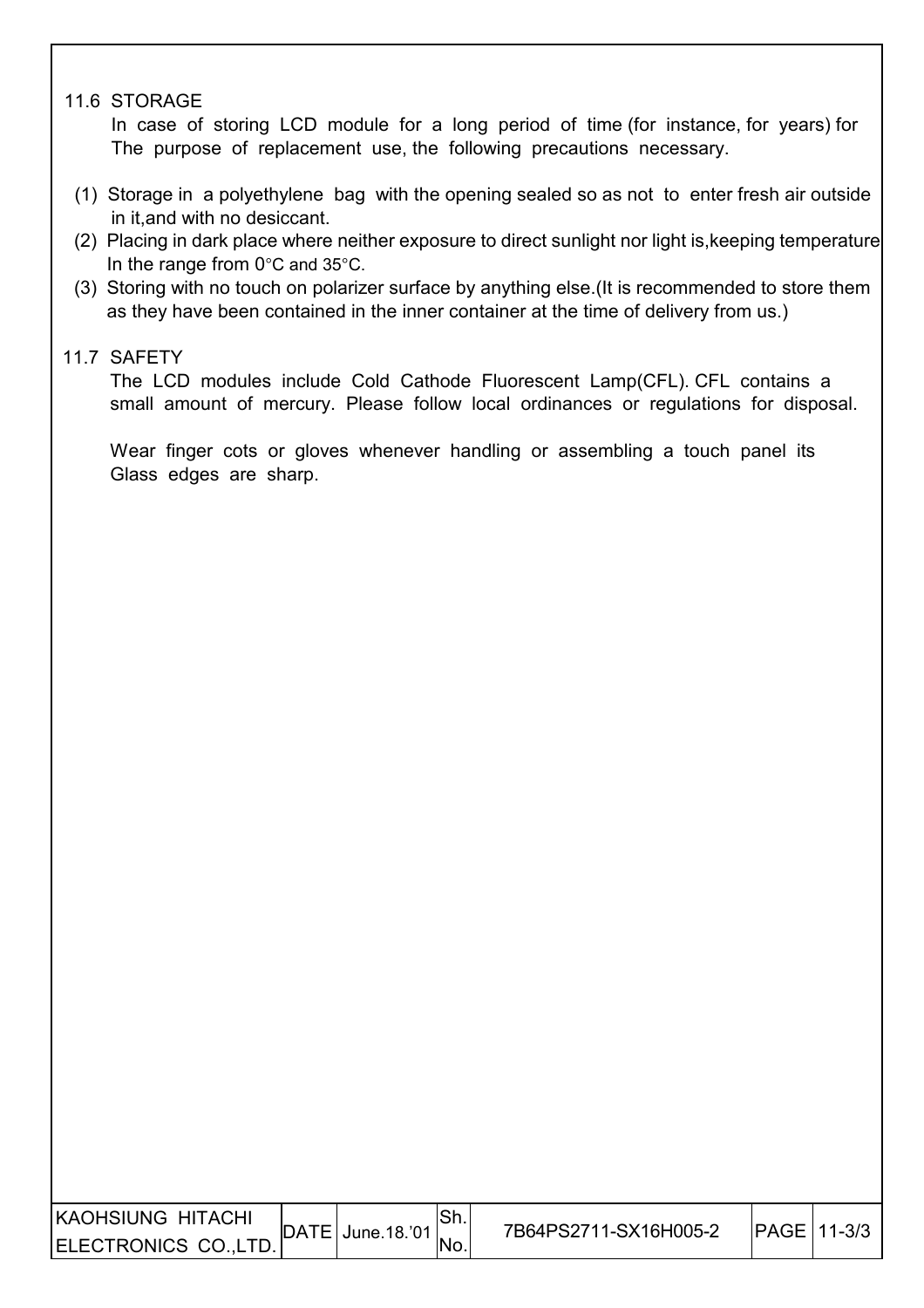## 12. DESIGNATION OF LOT MARK

#### 12.1 LOT MARK

I I

I

 Lot mark is consisted of 4 digits for production lot and 6 or 7 digits for production control.



| Year | Figure in |
|------|-----------|
|      | lot mark  |
| 2001 |           |
| 2002 | 2         |
| 2003 | 3         |
| 2004 | 4         |
| 2005 | 5         |

| Month | Figure in<br>lot mark | Month | Figure in<br>lot mark |
|-------|-----------------------|-------|-----------------------|
| Jan.  | 01                    | July  | 07                    |
| Feb.  | 02                    | Aug.  | 08                    |
| Mar.  | 03                    | Sep.  | 09                    |
| Apr.  | 04                    | Oct.  | 10                    |
| May   | 05                    | Nov.  | 11                    |
| June  | 06                    | Dec.  | 12                    |

| Week              | Figure in |  |  |
|-------------------|-----------|--|--|
| (day in calendar) | lot mark  |  |  |
| $1 - 7$           |           |  |  |
| $8 - 14$          | 2         |  |  |
| $15 - 21$         | 3         |  |  |
| $22 - 28$         |           |  |  |
| 29~31             | ҕ         |  |  |

| IKAOHSIUNG HITACHI   | $^{\prime}$ June. 18.'01. | 7B64PS2712-SX16H005-2 | <b>IPAGE 12-1/2</b> |
|----------------------|---------------------------|-----------------------|---------------------|
| ELECTRONICS CO.,LTD. | ∵lNo.                     |                       |                     |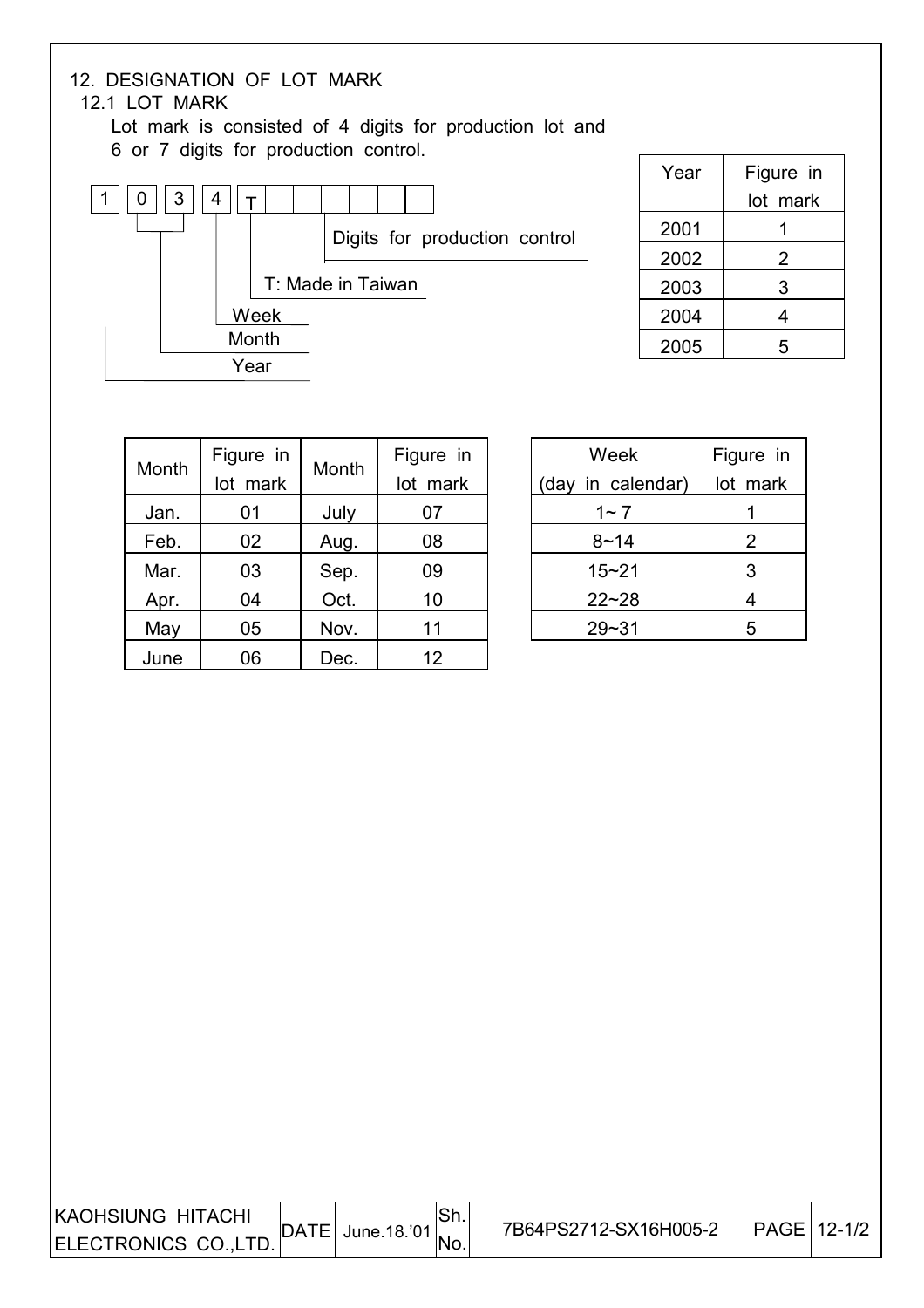#### 12.2 REVISION

I

I

| <b>REV No.</b> | <b>ITEM</b>             | LOT No.                  | <b>PRODUC TION</b><br>CONTROL No. |
|----------------|-------------------------|--------------------------|-----------------------------------|
| A              | Seg Driver (BD66134UBT) | $\overline{\phantom{0}}$ | $00001 -$                         |
| B              | Seg Driver (BD66134WBT) | -                        | $00001 -$                         |
|                |                         |                          |                                   |

#### 12.3 LOCATION OF LOT MARK

Following label is attached on the back of LCM



Information of barcode are "LOT Mark" , "Rev. No." and "Production Control No. "

| <b>KAOHSIUNG HITACHI</b> |          | June.18'01 | <b>JULL</b> | 7B64PS2712-SX16H005-2 | <b>IPAGE 12-2/2</b> |  |
|--------------------------|----------|------------|-------------|-----------------------|---------------------|--|
| ELECTRONICS CO.,LT       | $TE_{1}$ |            | No.         |                       |                     |  |